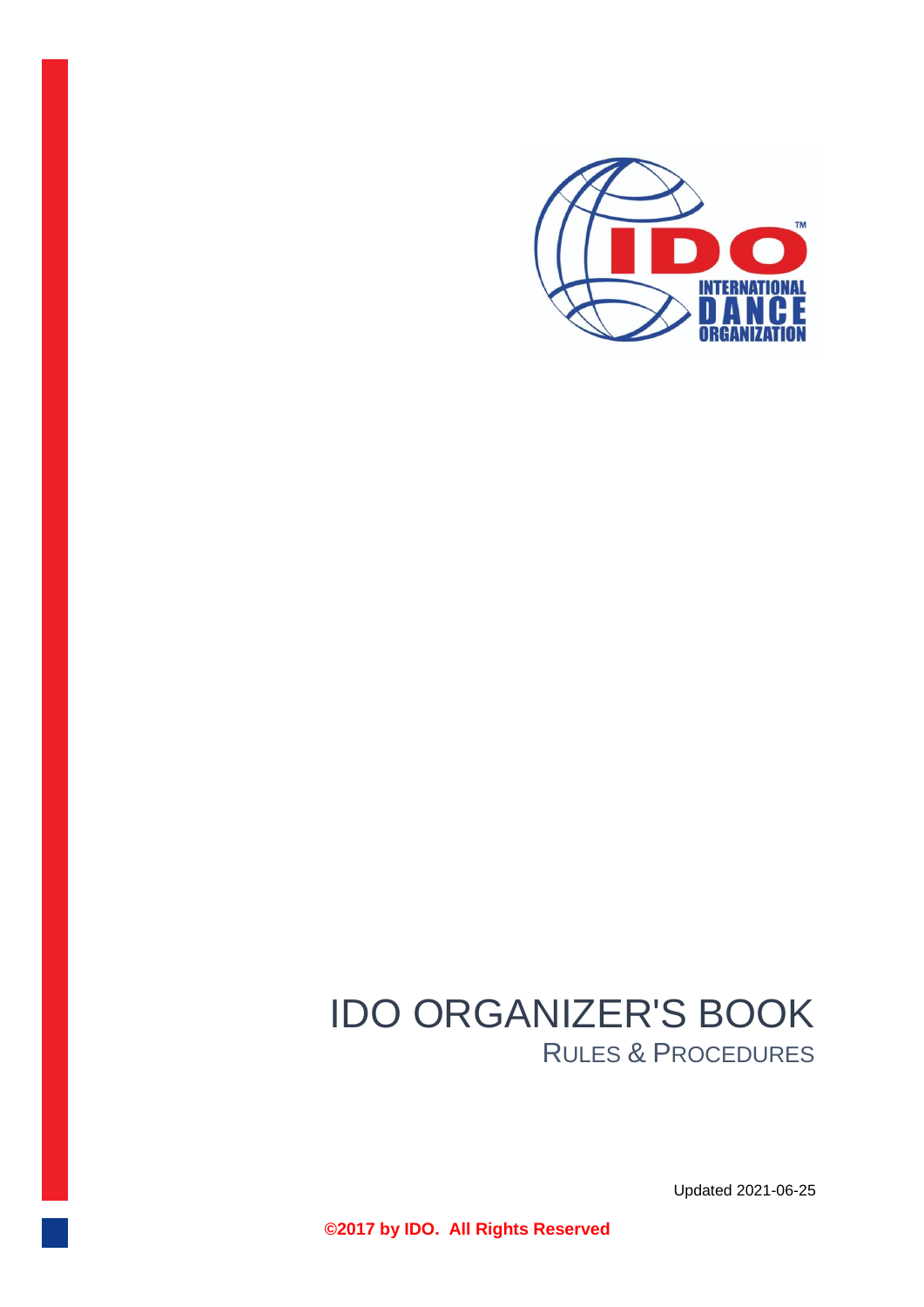## **Table of Contents**

| 1. |                                                                        |  |
|----|------------------------------------------------------------------------|--|
|    |                                                                        |  |
|    |                                                                        |  |
|    |                                                                        |  |
|    |                                                                        |  |
|    |                                                                        |  |
|    | 2.                                                                     |  |
|    |                                                                        |  |
|    |                                                                        |  |
|    |                                                                        |  |
|    |                                                                        |  |
|    |                                                                        |  |
|    | 3.                                                                     |  |
|    |                                                                        |  |
|    |                                                                        |  |
|    | 3.3. Reimbursements, Compensations, and Per Diem for IDO Officials 10  |  |
|    |                                                                        |  |
|    |                                                                        |  |
|    |                                                                        |  |
|    |                                                                        |  |
| 4. |                                                                        |  |
|    |                                                                        |  |
|    |                                                                        |  |
|    | 4.3. Transportation and Accommodation for International Competitors 13 |  |
| 5. |                                                                        |  |
|    |                                                                        |  |
|    |                                                                        |  |
|    |                                                                        |  |
|    |                                                                        |  |
|    |                                                                        |  |
|    |                                                                        |  |
|    |                                                                        |  |
|    |                                                                        |  |
|    |                                                                        |  |
|    |                                                                        |  |
|    |                                                                        |  |
|    |                                                                        |  |
| 6. |                                                                        |  |
|    |                                                                        |  |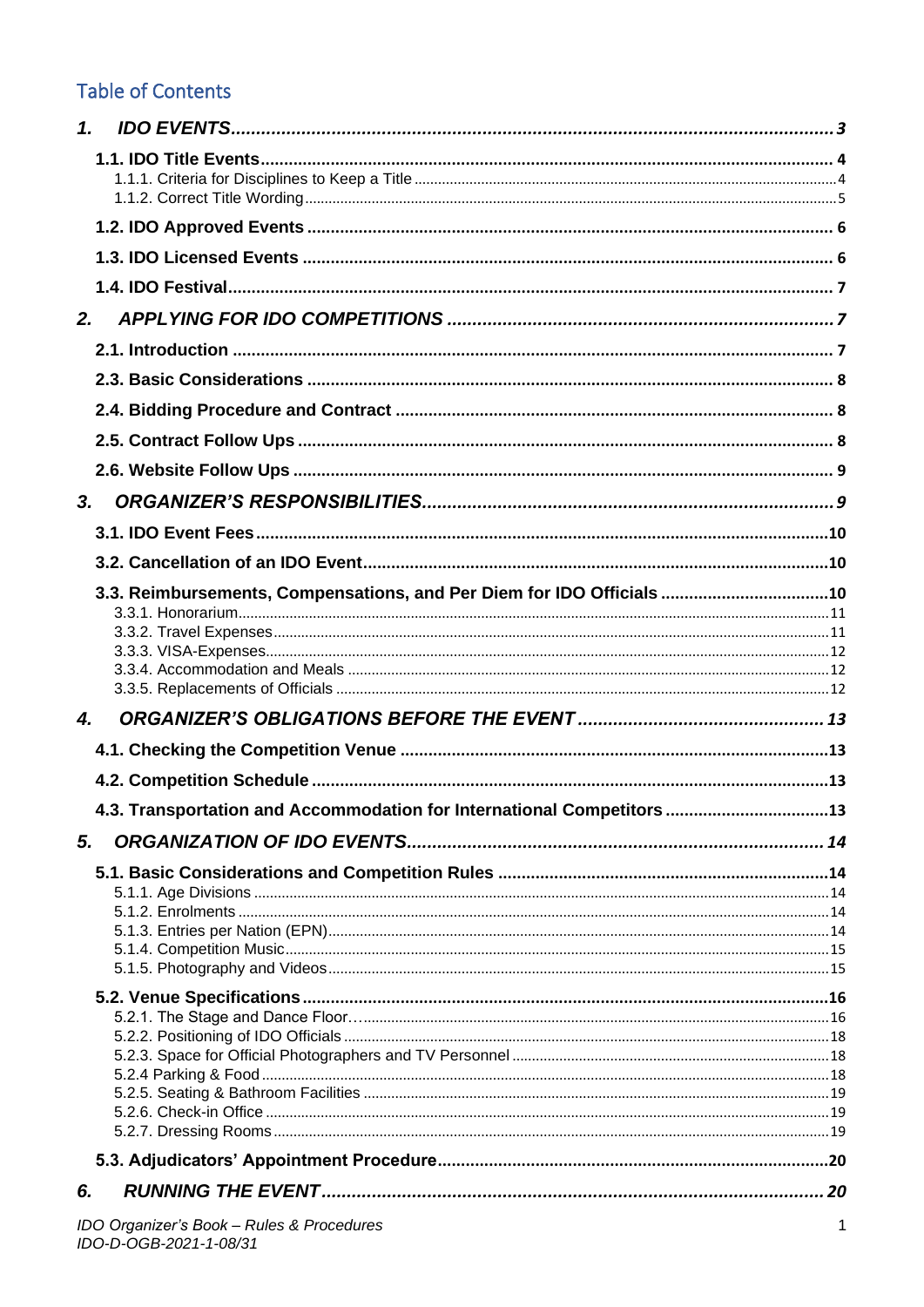| 7. |  |
|----|--|
|    |  |
|    |  |
|    |  |
|    |  |
|    |  |
| 8. |  |
|    |  |
|    |  |
|    |  |

This book and any material within this book are protected by copyright law. Any unauthorized copying, distribution, modification, or other use is strictly prohibited without the express written consent of the IDO.

@2017 by IDO. All Rights Reserved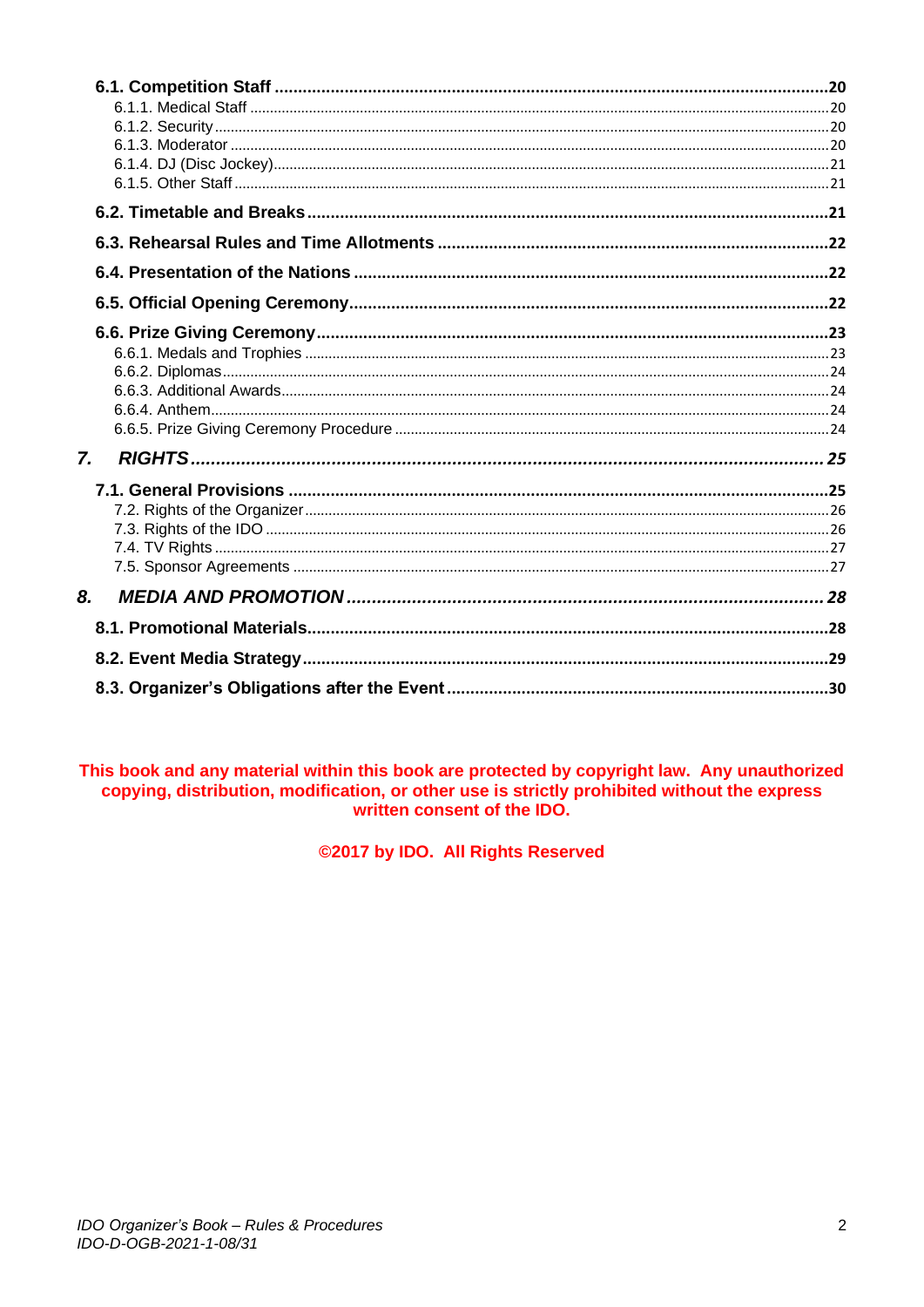#### <span id="page-3-0"></span>**1. IDO EVENTS**

IDO Events are competitive Dance Sport Events, in particular Championships and Cups, which are organized and conducted under the rules and conditions contained in the IDO By-Laws, IDO DanceSport Rules & Regulations, and the respective IDO Event Contract.

An "IDO Event" is the "entire" event: It begins with the opening of the doors on the first day to register and check in the dancers who will compete in the competition, including checking the names of the participants, handing out the start numbers, giving information, etc. The event ends when the last dancers have left the venue at the end of the presentation of the winners.

In addition, all necessary organizational structures, such as check in for hotel accommodation, or collecting vouchers, etc., from another desk before the dancer's Check In is also included.

Competition is defined as "one dance contest" included in the event, for example: Show Dance, Riesa has 17 competitions: 6x adults – 5x juniors – 5x children + production.

The IDO-event contract and this Organizer's book help the Organizers to create a positive and successful image of IDO DanceSport and its title-, Approved - and Licensed events.

Each National Member Organization (hereinafter referred to as NMO) seeking to organize an IDO Dance Championship or Cup, IDO Licensed event and/or IDO Recognized event must be aware and fully informed about the rules, regulations, and standards requested by the IDO at the time of bidding and during the running of the event.

The intention of the IDO is to ensure consistency in the way IDO Championships and Cups are organized and presented. This also helps to eliminate unnecessary costs that are often incurred by the Organizers not knowing the rules and procedures.

IDO Events are contracted from the IDO to the NMO who may either run the event-on its own or subcontract to another Organizer. The IDO, through the event contract, grants the event and the NMO/Organizer runs it. When an NMO bids for an IDO event, the prospected Organizer, if it is not the NMO, must be mentioned in the initial bidding and will be part of a possible granting.

All IDO Events must be conducted under the IDO DanceSport Rules and Regulations in their current version published on the IDO website and supervised by an IDO Supervisor to ensure that the standards are met.

All IDO Events, Competitions, Cups, etc. are announced on the IDO website in a timely manner. All necessary application forms are attached to this Book and may be found on the IDO website in the member area.

IDO makes no guarantee that all possible IDO Championships and Cups will be run each calendar year.

Unless regulated otherwise, IDO Events are solely open to dancers who are enrolled by their IDO-NMO. Enrolments are made through the DIES System, the IDO-Direct Internet Enrolment System.

The NMO and the Organizer signing the IDO event contract are responsible for the organization and financing of the contracted Event. IDO does not take responsibility for the economic success of the Event or for any loss or liability which the NMO/Organizer may incur during, or because of, the Event.

The NMO/Organizer is responsible for adhering to all laws of the Organizer's country while organizing and running the event and to grant the titles/championships as specified in the event contract.

The NMO/Organizer will organize, market, and carry out the Event as an IDO event. The image of this event being an official IDO event must be visible on all promotional material, websites, and within the competition venue.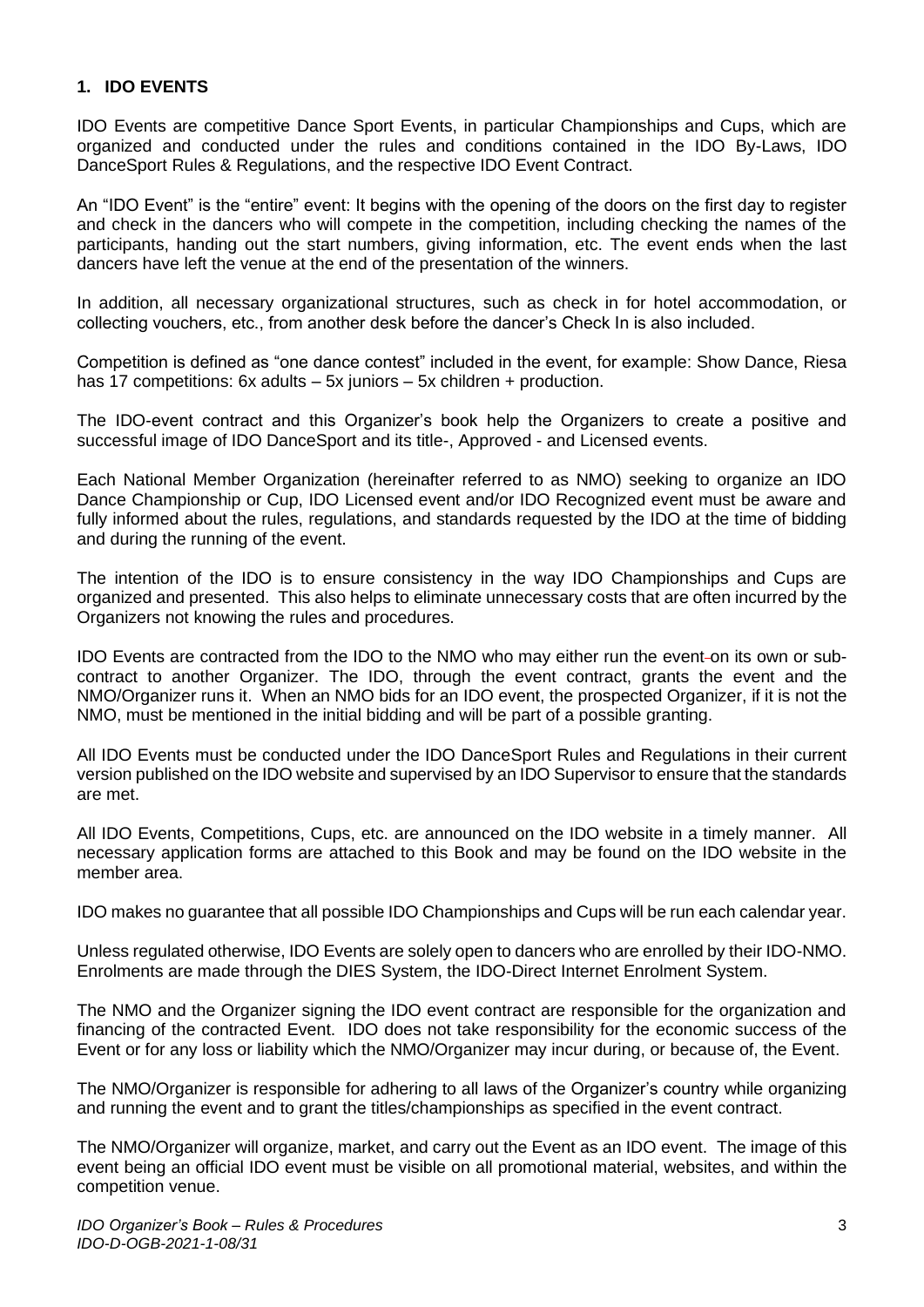Basically, the IDO grants the event, and the NMO/Organizer runs it. This must be made clear to everyone involved, always.

Championships or promotions by any other dance organization may not be combined with the IDO event unless approved in writing by the IDO prior to the Event.

Any changes to IDO Regulations after signing the IDO Event Contract are binding by all parties - the IDO, NMO, and the Organizer - with the limitation that fees and expenses may not be raised by more than 10% in the time between the signing of the IDO Event Contract and the Event.

The Organizer agrees to cooperate with the IDO Supervisor and with the IDO Officials assigned to the competition. With regards to all open questions, unexpected situations and/or similar cases, the Organizer, Supervisor, and Chairperson of Adjudicators shall find a solution to uphold the statute, high ideals, and reputation of the IDO.

## <span id="page-4-0"></span>**1.1. IDO Title Events**

IDO Title Competitions are:

- · World Championships
- · Continental Championships
- Regional Continental Championships
- World Cups
- Continental Cups
- **Regional Continental Cups**

Regional Continental Championships can be divided in the following manner:

- · North Continental Championships
- South Continental Championships
- **Central Continental Championships**
- **East Continental Championships**
- West Continental Championships

All first-time Organizers may apply for an IDO Licensed Event before being granted an IDO Title Competition. This will help in understanding what it takes to organize an IDO event before taking on the responsibility of running a much larger event.

## <span id="page-4-1"></span>**1.1.1. Criteria for Disciplines to Keep a Title**

Decreased participation may cause a discipline or category to lose the Championship title. These criteria are set to grant the discipline and category titles:

- · For the discipline title: When a minimum of at least 5 different countries participates in the Championship in total (which will be checked from the result lists on the IDO website).
- · For the category title: In each discipline, age division, and category, the minimum of 6 entries from 4 different countries (which will be checked from the result lists on the IDO website).
- $\cdot$  If the required criteria are met in two (2) consecutive years, then the same title can be granted for the following year.
- The IDO Sport Director will supervise the results and may decide on granting titles for the following years.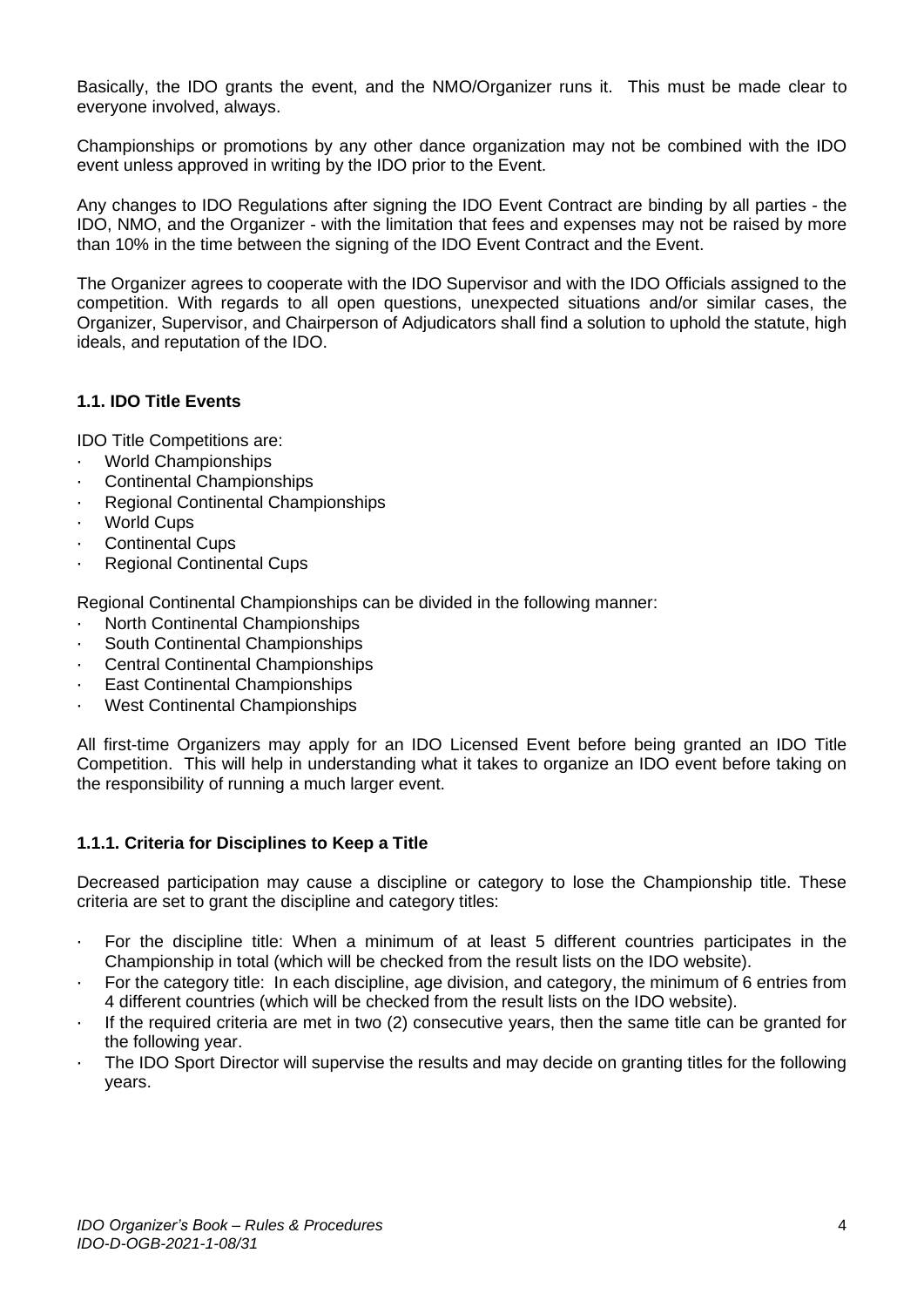#### Discipline Title

## Example 1:

- · 2010-World Championship XXX (24 countries)
- · 2011-World Championship XXX (4 countries)
- · 2012-World Championship XXX (discipline has a title)

## Example 2:

- · 2010-World Championship XXX (4 countries)
- · 2011-World Championship XXX (4 countries)
- · 2012-World Cup XXX (discipline has lost the title)

## Category Title

Example 1:

- · 2010-World Championship ADULT SOLO FEMALE (16 entries from 4 countries)
- · 2011-World Championship ADULT SOLO FEMALE (8 entries from 4 countries)
- · 2012-World Championship ADULT SOLO FEMALE (category has a title)

#### Example 2:

- · 2010-World Championship ADULT SOLO FEMALE (12 entries from 3 countries)
- · 2011-World Championship ADULT SOLO FEMALE (8 entries from 2 countries)
- · 2012-World Cup ADULT SOLO FEMALE (category has lost a title)

In the case of a long-term contract, this rule will also apply. This means the IDO Sport Director, and the Organizer will negotiate one year before the event regarding the titles being granted, following the principles of the rule above.

A championship title cannot be granted for a first-time competition in a new discipline, age division, or category.

The above restrictions do not apply to World or Continental Cups. Exceptions are possible by the IDO Sport Director, with the approval of the IDO Presidium.

## <span id="page-5-0"></span>**1.1.2. Correct Title Wording**

The correct title of the competition shall be used only in this way:

- $\text{``IDO''}$  (IDO) +
	- · "Competition level" (World /Continental) +
- · "Discipline" (Hip-hop) +
- · "Championship" (Championship / Cup) +
- · "Year" (Year)

Examples:

- · "IDO World Hip Hop Championships 2015"
- · "IDO European Salsa Championship 2015"

At competitions for Juniors, Children, Adults 2 (= non-Adults) the title must also include the correct "Age Division".

#### Examples

- · "IDO Junior World Hip Hop Championship 2015"
- · "IDO Junior European Disco Dance Cups 2015"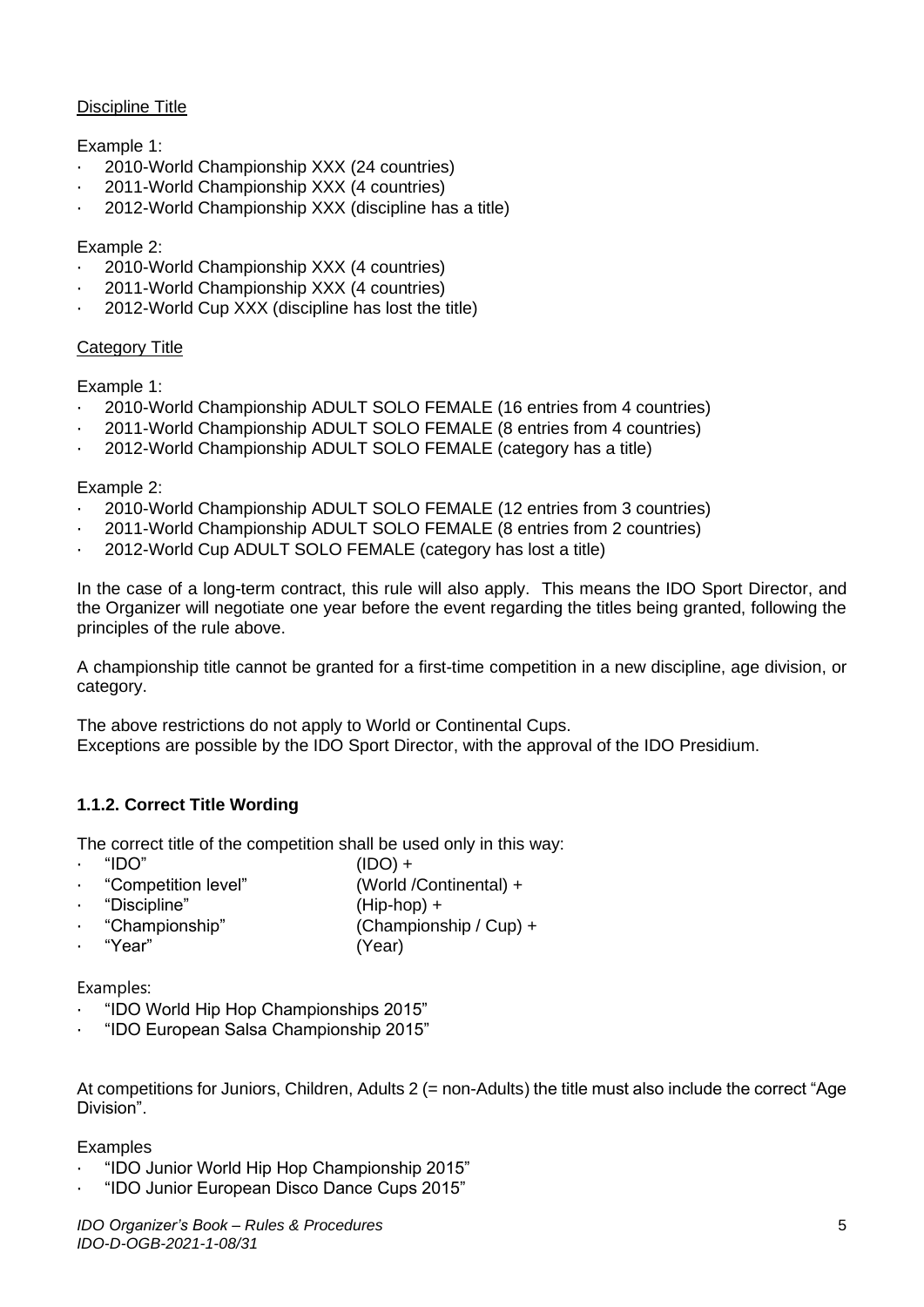If the IDO Competition is part of any traditional named event or if there is a general sponsor, both titles can be connected, but the IDO Competition title must be given.

Example

- · " IDO World Hip Hop Championships 2015" (main title)
- "DANCE IT" (second title as sub headline)
- · "IDO World Show Dance Championships 2015"
	- "International Riesa Dance Weeks" (second title as sub headline)

In the division of Mini kids, no World or European championship title can be given. The highest title is "Mini Kids Dance Star".

## <span id="page-6-0"></span>**1.2. IDO Approved Events**

IDO Approved events are for "first time" Organizers who want to apply for IDO title events in the future years. They will be run by an IDO Organizer approved by NMO, following IDO rules, but may have different age groups and proficiency levels.

- · Application must be made through the IDO Sport Director at least one (1) year prior to the event.
- The event must not be in conflict in dates with any other IDO events.
- The title of the event must be clearly stated in the initial application and must not conflict with any official IDO Championship Title.
- · When the rules governing age divisions and proficiency levels differ from those published in the IDO DanceSport Rules, they must be clearly listed at the competition website, at least six (6) months prior to the event. The IDO will retain the right to alter or refuse any rule that is not in the best interest of all participating dancers.
- License fee of 500 Euro must be paid to the IDO by the Organizer.
- All start or entry fees must be acceptable to the IDO and clearly published no later than six (6) months prior to the event.
- · All adjudicators must be approved by their NMO.
- · All dancers will be enrolled by the NMO through DIES.
- The event must have an IDO Supervisor, appointed by the IDO.
- The IDO Supervisor will be reimbursed as specified in the IDO Financial Rules Book.

## <span id="page-6-1"></span>**1.3. IDO Licensed Events**

Any organization, company, corporation, or individual that organizes Dance Sport Competitions in Dance disciplines administered by the IDO but is normally not involved in IDO activities, can apply to have such Dance competitions licensed by the IDO under the following conditions:

- · The Organizer must be approved by the IDO Sport Director.
- The IDO Presidium will appoint an Observer/Supervisor who will be reimbursed by the Organizer as specified in the IDO Financial Rules Book.
- · A license fee of 500 Euro must be paid to the IDO by the Organizer.
- All rules must be announced and clearly published at the Organizer's website
- The titles of IDO Licensed events cannot be the same as IDO Championship Titles.

If the above standing is fulfilled, the IDO will support the competition by announcing the competition on the IDO website to encourage participation.

The IDO will also allow IDO competitors to enroll in the competition, and IDO licensed adjudicators to judge the competition.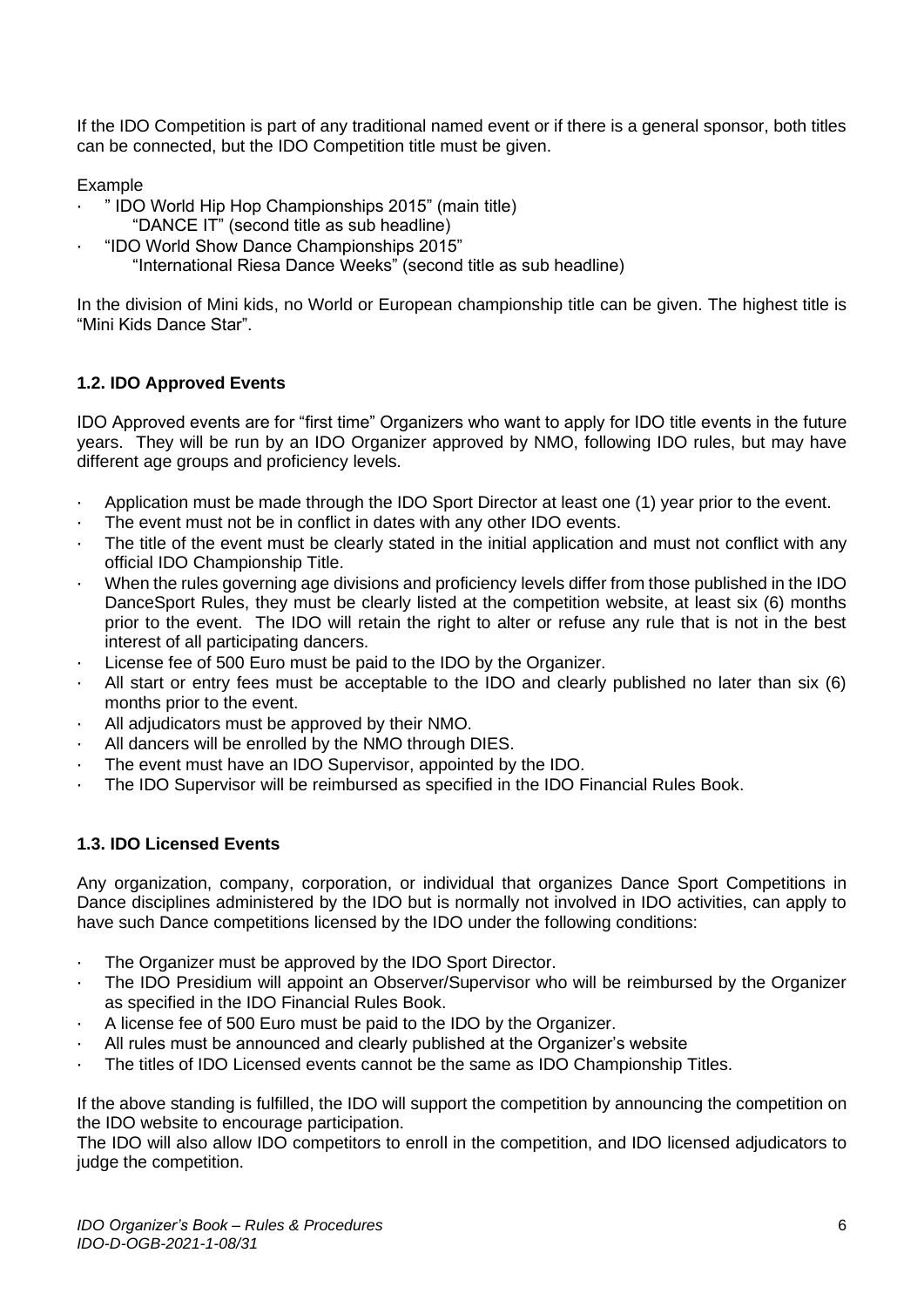#### <span id="page-7-0"></span>**1.4. IDO Festival**

IDO Festivals are defined as any non-competitive events including concerts, performances, workshops, lectures, and other related events.

The purpose of a Festival is to bring dancers of the world together, to present their skills and special dance traditions, and national pride to an interested audience and public.

An IDO Festival must have an IDO Supervisor as an official observer, approved by the IDO Sport Director.

The rules governing an IDO Festival are up to the discretion of the Organizer. They must be published visibly in the Organizer's website for everybody to prepare for the event.

## <span id="page-7-1"></span>**2. APPLYING FOR IDO COMPETITIONS**

#### <span id="page-7-2"></span>**2.1. Introduction**

The positive image of dance and its reputation is best represented by the quality of the organization of the major IDO events and its recognized events.

The procedures contained in these rules book have been drawn up to assist any potential IDO NMO/Organizer prepare its bid and understand its obligations towards the International Dance Organization.

It is IDO's intent to provide consistency in the way its Championships and Cups are organized and presented and by doing so to aid in eliminating unnecessary costs that are often incurred by the IDO NMO/Organizers.

By introducing this new procedure, the IDO is seeking to ensure that most uncertainties are removed when an event is allocated. If the demands of organization cannot be fulfilled, then it is best that a potential Organizer declines/withdraws from bidding until they are truly ready.

As explained above, the IDO will grant the NMO the right to run IDO Events.

Consequently, each NMO seeking to organize the IDO Dance Championships or Cups must be aware and fully informed of the rules, regulations, and standards made on it by the IDO at the time of bidding. For information and application, please contact the IDO Sport Director published on the IDO website.

If an IDO NMO considers organizing an IDO event, and before they bid for an event they must make a business plan, including finances, venues, planned dates (please check if there are already other titles and dates published in the IDO website which may conflict with the planned event) and the projected basic schedule (numbers of days).

The IDO Sport Director is always available to advise and assist any potential bidder before a formal application is made. In many cases, important and relevant experience can be gained from organizing a lesser event before seeking to stage a major IDO Dance Championship. The IDO highly recommends this to all new Organizers.

Any oral or spoken agreement between individuals or organizations and IDO Officials will not be binding or official.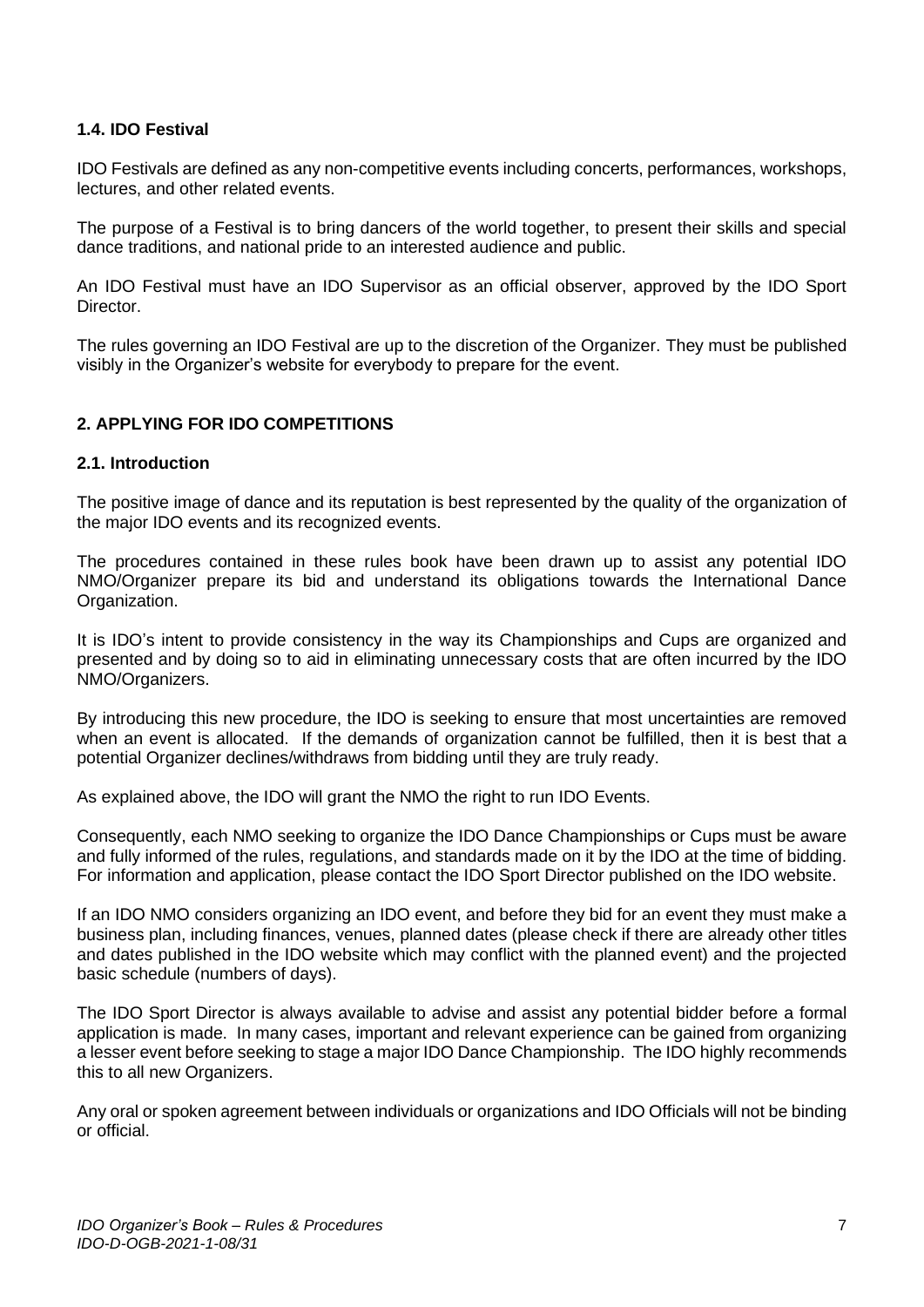## <span id="page-8-0"></span>**2.3. Basic Considerations**

Any bid to organize an IDO World, Continental Championship, or Cup must have the full support of the IDO NMO.

If other official bodies within the country, for example government, local council, or others will be part of the Organizing Committee they should also sign the bidding documents. All parties must be fully aware of and accept their responsibilities in organizing the event, including all related costs. If these responsibilities are understood at the time of bidding, then there is little risk of unpleasant surprises.

In addition, each bidding party must guarantee the security and public health resources allocated to protecting the event.

#### <span id="page-8-1"></span>**2.4. Bidding Procedure and Contract**

The IDO Sport Director is always available to advise and assist any potential bidder before a formal application is made. In many cases, important and relevant experience can be gained from organizing a lower-level event before seeking to stage a major IDO Dance Championship. This path is highly recommended to all new Organizers.

All IDO World, Continental Championships, and Cups must be bid at least two years prior to the planned date. IDO Approved and Licensed events, as well as Festivals, must be applied by email to the IDO Sport Director. Deadline for the bidding is May 31st of each year.

To make the bidding, the NMO must send the IDO Sport Director a filled out and signed "Bidding Form" by email. The Bidding Form can be downloaded from the IDO website (in the Competitions section  $\rightarrow$ "Bidding Form").

The decision to grant the rights for IDO World and Continental Championships / Cups and any other form of IDO competition to an Organizer will be made by the IDO Competition Managing Committee which consists of the chairing IDO Sport Director, the Adjudication Director, the appropriate Director of the Dance Department (i.e., Performing Arts, Street-Dance, and Couple Dance), and two more appointed members when needed.

It must be understood and agreed to by the NMO that if the IDO Competition Managing Committee accepts its bid then the NMO must cover all responsibilities regarding the organizing of the Event and will be liable for all costs associated with the Event.

## <span id="page-8-2"></span>**2.5. Contract Follow Ups**

The IDO Sport Director will negotiate with the Organizer directly to prepare an Event Contract.

When an IDO contract is sent out, the IDO Sport Director will see to it that it is returned in a timely manner. If the contract is not returned with all applicable fees paid by the date specified in the contract, the Presidium may cancel the event.

The Event Contract must then be signed by the Organizer and the IDO NMO, the IDO President, and the IDO Executive Secretary or another member of the IDO-Presidium appointed by the President.

After the IDO Event Contract is signed, the Sport Director will appoint a Supervisor, and the Adjudication Director will appoint a Chairperson of Adjudicators.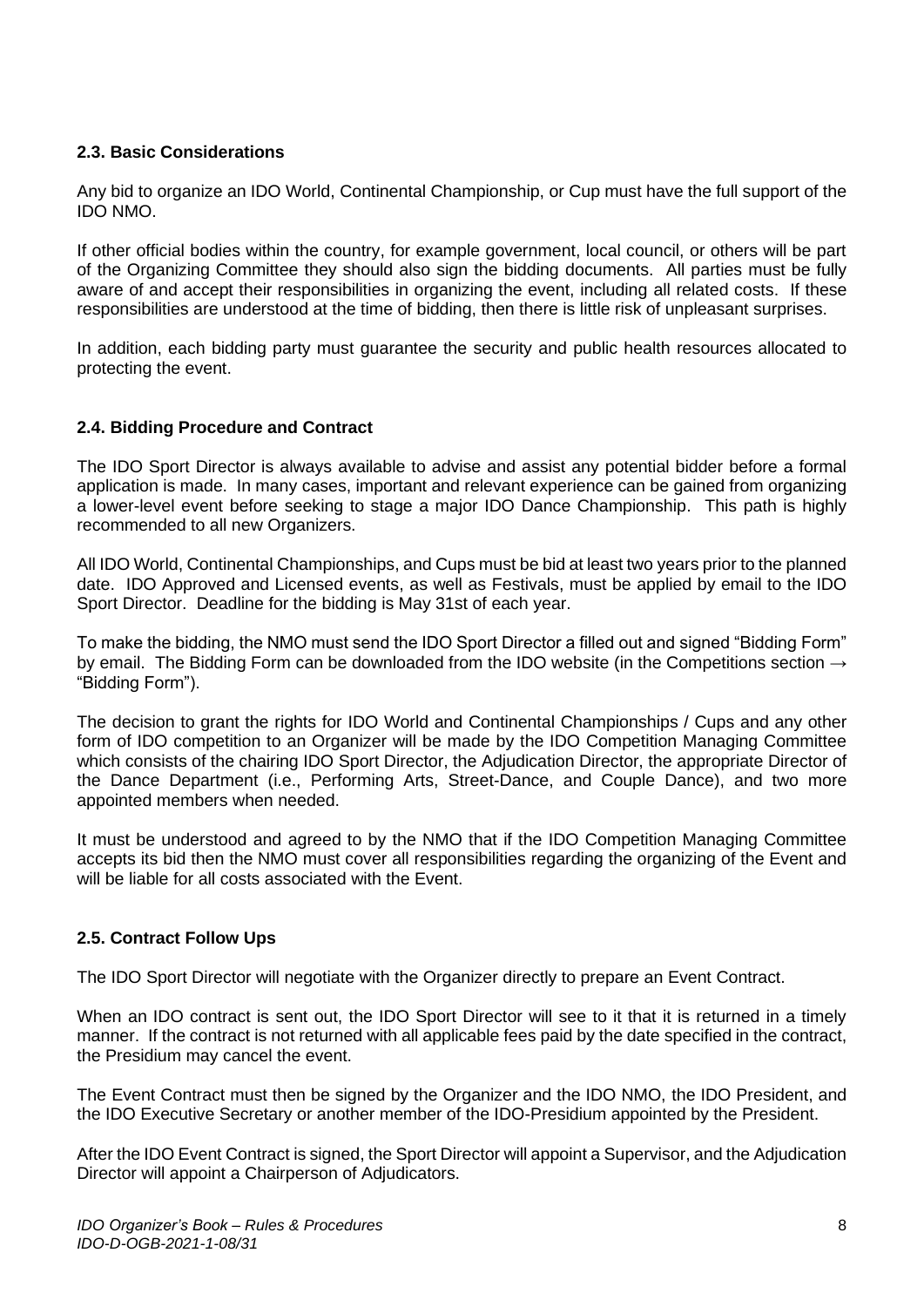The Supervisor will contact the Organizer immediately to consult, support, and help preparing for the event. For all basic decisions concerning the running of the event, the Organizer shall contact and inform the IDO Supervisor.

## <span id="page-9-0"></span>**2.6. Website Follow Ups**

The following structure should be used in determining the status of all IDO Events on the website:

#### · **Applied**

The Organizer has been approved by the IDO Competition Managing Committee, but no contract has been signed or fees paid vet.

## · **Official**

The Organizer has signed the contract and has been granted official recognition by IDO.

All necessary competition information must be published on the IDO website as early as possible, at least nine (9) months before the competition. This must include preliminary information about the competition (venue, dates, disciplines, categories, and age divisions, EPNs, and a tentative schedule). The Organizer must use the official "General Information Form" provided by the IDO Sport Director.

The Organizer must open a competition website as soon as possible but no later than nine (9) months before the event. Detailed information about accommodation, travels, restaurants, ticket prices, parking, special offers, side events, Organizer's bank accounts etc. must be published in the Organizer's Competition website. The Organizer's website for an official IDO competition must be in the English language and may also be published in the native language.

The IDO logo shows the involvement of the IDO as granter of the Competition Title. Therefore, it must be visibly placed on the Competition website at the top right corner of the home page, on a white background. The IDO logo can be downloaded from the IDO website member area.

The correct Competition title must be well visible on the Organizers competition Website. The website should also contain links to the IDO Rules Book and the tentative schedule, and then later the official schedule.

The Organizer must contact the IDO Social Media administrator for collaboration on social media links.

## <span id="page-9-1"></span>**3. ORGANIZER'S RESPONSIBILITIES**

The Organizer is fully responsible for complying with all laws and regulations which are applicable at the place of the Event. All public charges and taxes related to the Event are to be covered by the Organizer.

The Organizer must make sure that safety regulations are adhered to and that the Event is covered by adequate liability insurance.

Neither IDO nor its officials shall be liable for any claim for payment of charges, costs, taxes, or damages which may be raised by public/fiscal authorities, participants, personnel or any third party during the Event or in connection with the Event. In any such case, the Organizer agrees to hold harmless and indemnify the IDO and its officials from any such claim. This does not apply to damages caused by intentional acts of IDO or its officials.

Under no circumstances is IDO liable to the Organizer or any third party for any costs or expenses which the Organizer or any party instructed by the Organizer has incurred in the preparation or organization of the Event.

Any liability of IDO or its officials is limited in all cases in which this is allowed by law to a maximum amount equaling the competition fee received by IDO.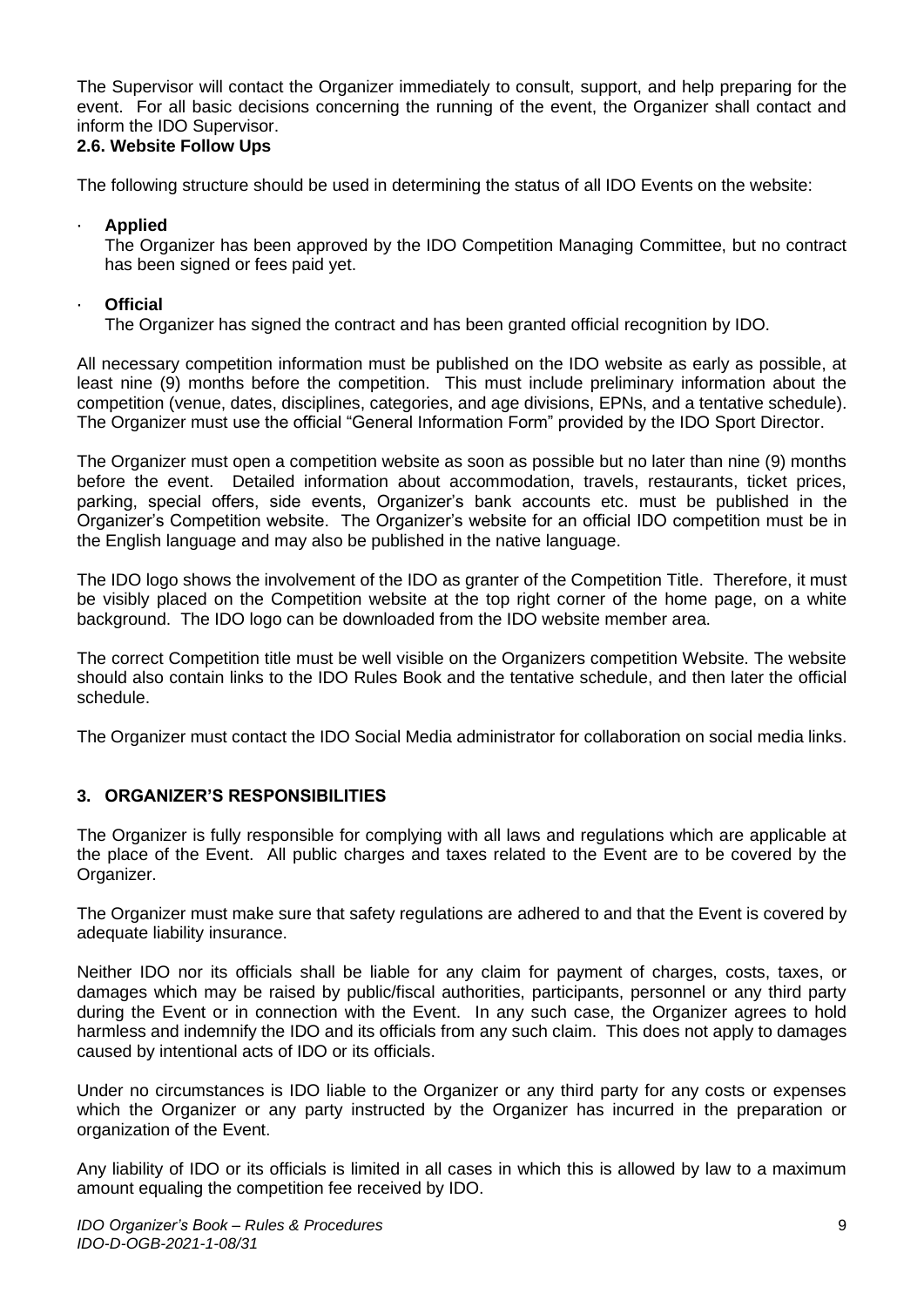#### **3.1. IDO Event Fees**

<span id="page-10-0"></span>

| <b>Event Type</b>                            | Competition Fee $(\epsilon)$ |                              |      |      |      |      |      |      |      |      |       |
|----------------------------------------------|------------------------------|------------------------------|------|------|------|------|------|------|------|------|-------|
| <b>International</b><br><b>Championships</b> |                              | 2                            | 3    | 4    | 5    | 6    |      | 8    | 9    | 10   | $11+$ |
| <b>World Championships</b>                   | 750                          | 1000                         | 1250 | 1500 | 1750 | 2000 | 2250 | 2500 | 2750 | 3000 | 3250  |
| <b>Continental Championships</b>             | 600                          | 800                          | 1000 | 1200 | 1400 | 1600 | 1800 | 2000 | 2200 | 2400 | 2600  |
| <b>World Cups</b>                            | 490                          | 630                          | 770  | 910  | 1050 | 1190 | 1330 | 1470 | 1610 | 1750 | 1810  |
| <b>Continental Cups</b>                      | 350                          | 490                          | 630  | 770  | 910  | 1050 | 1330 | 1330 | 1470 | 1610 | 1750  |
| <b>Regional Championships</b>                | 300                          | 400                          | 500  | 600  | 700  | 800  | 900  | 1000 | 1100 | 1200 | 1300  |
|                                              |                              |                              |      |      |      |      |      |      |      |      |       |
| <b>Other IDO Events</b>                      |                              | One fee for the Entire Event |      |      |      |      |      |      |      |      |       |
| <b>IDO Approved Events</b>                   | 500                          |                              |      |      |      |      |      |      |      |      |       |
| <b>IDO Licensed Events</b>                   | 500                          |                              |      |      |      |      |      |      |      |      |       |
| Dance Festivals                              | 500                          |                              |      |      |      |      |      |      |      |      |       |

The IDO will send the competition invoice to the Organizer. The total amount of the competition fee must be paid by bank transfer on the following account within 30 days of receipt of the invoice:

Account holder: International Dance Organization Bank name: Spar Nord, Slagelse Spar Nord Bank A/S SWIFT Code: SPNODK22 Bank code: Reg. nr. 9383 Account 4577907868 IBAN number: DK 9793834577907868

#### <span id="page-10-1"></span>**3.2. Cancellation of an IDO Event**

If the Event is cancelled for a reason for which the Organizer is responsible, the Organizer agrees to pay the following penalties to IDO:

- · Cancellation up to 12 months before the event: 100% of the amount of the competition fee
- · Cancellation up to 8 months before the event: 200% of the amount of the competition fee
- · Cancellation up to 6 months before the event: 300% of the amount of the competition fee
- Cancellation less than 6 months before the event: 500% of the amount of the competition fee

These penalties do not preclude IDO from claiming additional damages. By contract, the Organizer agrees to reimburse IDO and the national IDO member organizations in addition to the above cancellation penalties for all incurred and documented costs and expenses including travel expenses for IDO officials and participants. Furthermore, in this case the Organizer accepts responsibility to indemnify and hold harmless the IDO, its representatives, and the NMO against all claims raised by third parties such as IDO officials or participants.

#### <span id="page-10-2"></span>**3.3. Reimbursements, Compensations, and Per Diem for IDO Officials**

The following three types of payments are to be paid by the Organizer. Specific amounts are decided by the IDO AGM, and they are listed in the IDO DanceSport Rules and Regulations.

- Honorarium as described below
- Compensation for travel days
- Reimbursement of travel expenses from door to door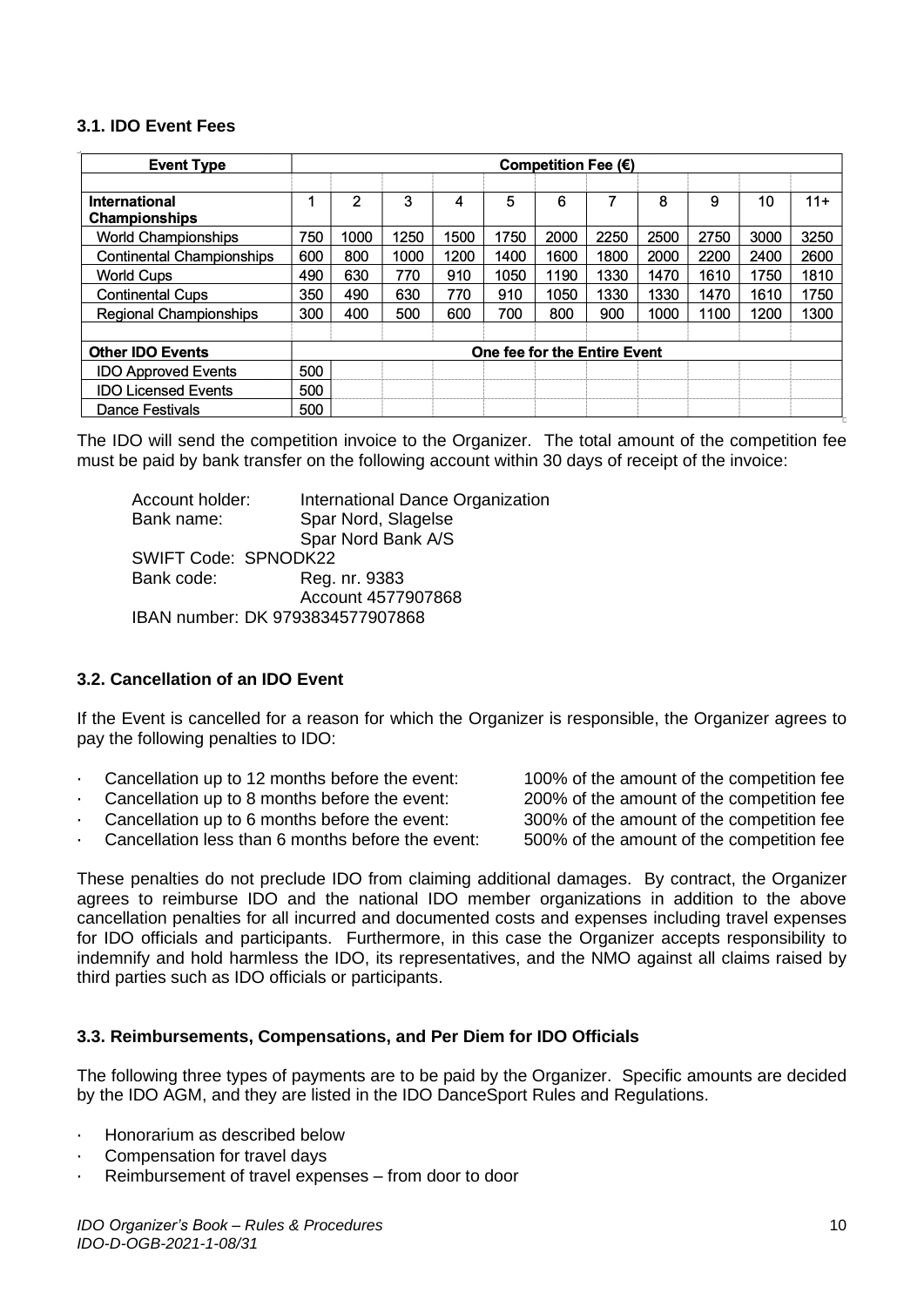All expenses must be paid or reimbursed before the end of the Event.

## <span id="page-11-0"></span>**3.3.1. Honorarium**

Each official will be paid a minimum honorarium per day ("Per Diem") without deduction as follows:

| Cfficial Adjudicator        | <b>200 EUR</b>                    |
|-----------------------------|-----------------------------------|
| · Scrutineer                | <b>200 EUR</b>                    |
| Chairperson of Adjudicators | 250 EUR $(+ 1 \text{ extra day})$ |
| · Supervisor                | 250 EUR $(+ 1 \text{ extra day})$ |

Honorarium and other costs should be paid in EURO cash, but when cash payment is not possible the Organizer must make an agreement in advance regarding the payment with the IDO official.

The minimum days of per diem is fixed according to the tentative schedule. This will not be changed even if the official schedule results in a lesser number of days than in the tentative schedule.

The Organizer is obligated to also compensate the travel days of the officials with a daily allowance (24h) based on the national financial regulation and laws of the Organizer's country.

## <span id="page-11-1"></span>**3.3.2. Travel Expenses**

As soon as the Organizer has received the names of officials from the nominated countries, transportation costs, reimbursement, and all other arrangements should be negotiated between the Organizer and the IDO official. This must be done immediately after the Organizer has issued the invitation. Flight, train, or bus ticket can also be booked by the Organizer. These decisions must be negotiated between the official and the Organizer immediately after the Organizer has received the names of the officials. The Organizer and the IDO officials must reach an agreement about all arrangements no later than one (1) month before the event.

Any agreement between the Organizer and the official must be made prior to the actual trip. When there is no prior agreement, the official must accept that the reimbursement will not exceed the cost of the least expensive transportation.

Adjudicators will be treated in a respectful manner and are entitled to "door to door" reimbursement for expenses.

#### Means of transportation and acceptable costs

- · AIR as economical as possible, such as economy/low budget fares for both international and intercontinental flights.
- \*IDO recommends that the Organizer also purchases appropriate insurance for all flight tickets.
- · AUTOMOBILE kilometric allowance 0.33 EUR/km and all other additional costs (e.g., road toll, tunnel toll, parking etc.)
- TRAIN second class
- BUS reasonably priced

Reimbursement will include supplementary costs, such as airport parking and/or taxi transportation from home to the airport (and back), along with transportation (shuttles) from the arrival airport/station to the accommodation/competition venue, as well as between the hotel and the competition site for all appointed IDO officials serving at the event. All extra costs will only be reimbursed by the Organizer upon receipts of the costs.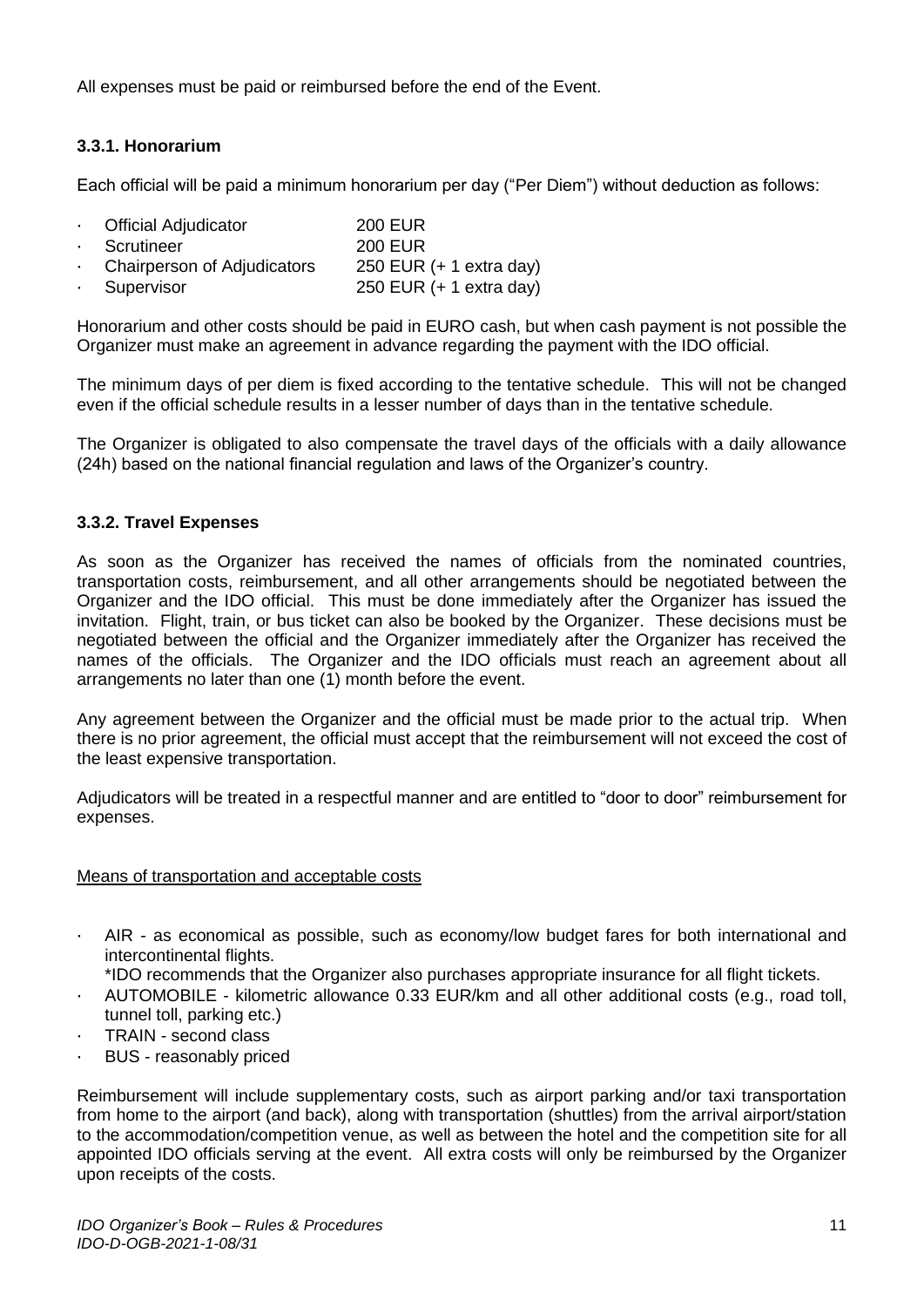If two or more adjudicators arrive within approximately one hour time differences the Organizer may negotiate with them that they will be shuttled together.

Transportation shall be used avoiding long stopovers or detours which may make the ticket cheaper but the trip much longer.

NOTE: For a more detailed reimbursement plan, please refer to the IDO Dance Sport Rules and Regulations - Financial Book.

#### <span id="page-12-0"></span>**3.3.3. VISA-Expenses**

All matters concerning VISA costs should be negotiated between the Organizer and the IDO officials before any costs are incurred.

In case an IDO official needs a VISA, an adjudicator is responsible for informing the Organizer. All necessary papers must be sent by Express post at least 8 weeks before the event. Express post (DHL, FedEx, etc.) costs for sending VISA invitation are covered by the Organizer.

If the VISA issues are not negotiated and paperwork sent as described above, the responsibility and financial risk is on the IDO NMO and Adjudicator. When VISA and related costs exceed the amount of 150 EUR, IDO will pay the balance.

#### <span id="page-12-1"></span>**3.3.4. Accommodation and Meals**

The Organizer is obligated to provide:

- · At least a 4-star hotel (exceptions can be done by the IDO Sport Director), single room (double room when accompanied by a spouse or companion), including breakfast for the day/s of the competition (including the day after the end of the competition) and free parking.
- Free Internet (with decent connection) should be available in the hotel, hotel room, or the venue for the Supervisor and Chairperson.

The Organizer pays for the accommodation and meals as follows:

- · 1 day before the official start of the competition (check in)
- Competition days
- · 1 day after the end of the competition (check out)

The hotel should be no more than a 10-minute drive away from the competition venue with free transfer for IDO officials between the hotel and the venue, each day.

Two suitable hot meals must be offered per person, per competition day.

The Organizer must be notified at least one month before the event if another person will accompany the IDO official to stay with her/him in a double room. A VIP pass will be provided without extra cost. Meals for spouses/companions will be provided at the Organizer's discretion.

#### <span id="page-12-2"></span>**3.3.5. Replacements of Officials**

If the IDO NMO has confirmed the official seat and is not able to send the name of the official adjudicator according to the time frame defined in IDO Rules, the Adjudicator and the NMO must accept the reimbursement for the travel expenses that was on the day of deadline for sending the names for the official seat.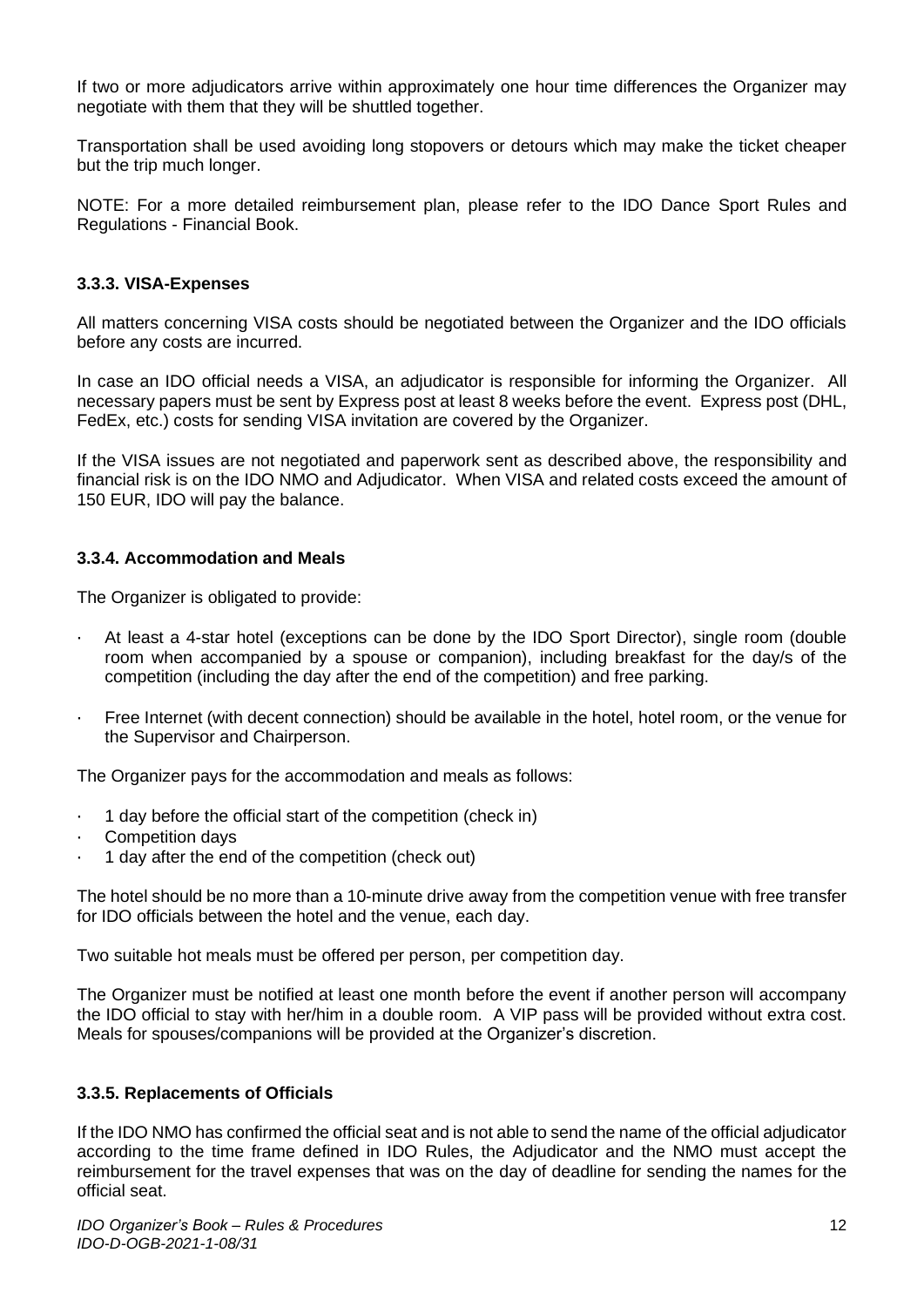If the IDO NMO replaces an Adjudicator who has already been confirmed by the Organizer and the Adjudication Director, the newly appointed Adjudicator must accept the reimbursement for the travel expenses that was on the day of deadline for sending the names for the official seat. The same principle will be used for the other officials.

## <span id="page-13-0"></span>**4. ORGANIZER'S OBLIGATIONS BEFORE THE EVENT**

#### <span id="page-13-1"></span>**4.1. Checking the Competition Venue**

The venue shall be checked by an IDO Supervisor or Presidium member who has been appointed by the IDO Sport Director. All costs (travel, accommodation and per diem) must be paid by the NMO or Organizer who is applying for the IDO event. It must be paid in cash before the IDO official departs.

The Organizer inviting the IDO official to check the venue shall inform IDO regarding the meeting schedule with the sports hall management, mayor/mayor's office, president of the national member organization, etc. If additional days are needed for such meetings, the IDO official will be reimbursed for any additional days and any associated costs related to such extensions.

The Organizer must provide photos of the venue and a sketch with the planned floor plan with measurements including tribunes, floors, positioning of officials, escape doors, bathroom facilities, and any/all equipment brought in to be approved by the IDO Supervisor.

#### <span id="page-13-2"></span>**4.2. Competition Schedule**

The Organizer is obligated to send a "Tentative Schedule", which must be reviewed and approved by the nominated IDO Supervisor.

The tentative schedule must be posted on the official IDO website at least 6 months before the first competition day. It must contain a day-by-day schedule of categories for each age division and discipline.

The deadline for the enrolments needs to be at least 1 month prior to the first competition day. In special cases it can be prolonged by the approval of the IDO Sport Director.

Once the tentative schedule by days and disciplines is published, the disciplines by days cannot be changed in the official schedule. With exception being, a discipline may be run in less days than what was published in the tentative schedule.

The official schedule must be published on the official IDO website within 3 days after the deadline of enrolments for the competition. Once published, the official schedule cannot be changed. The Chairperson and the Supervisor have the right to adjust the schedule when it is necessary. In the official schedule, competition rounds, rehearsals, lunch breaks, prize giving ceremonies, presentation of the nations, etc. must be clearly specified.

#### <span id="page-13-3"></span>**4.3. Transportation and Accommodation for International Competitors**

All participants travel to the competition at their own expense. Any accommodation and transfer services provided by the Organizer will be at the competitors' expense.

The Organizer can offer transfer from the nearest airport or train/bus station to the venue/accommodation for the competitors by themselves or through an agency.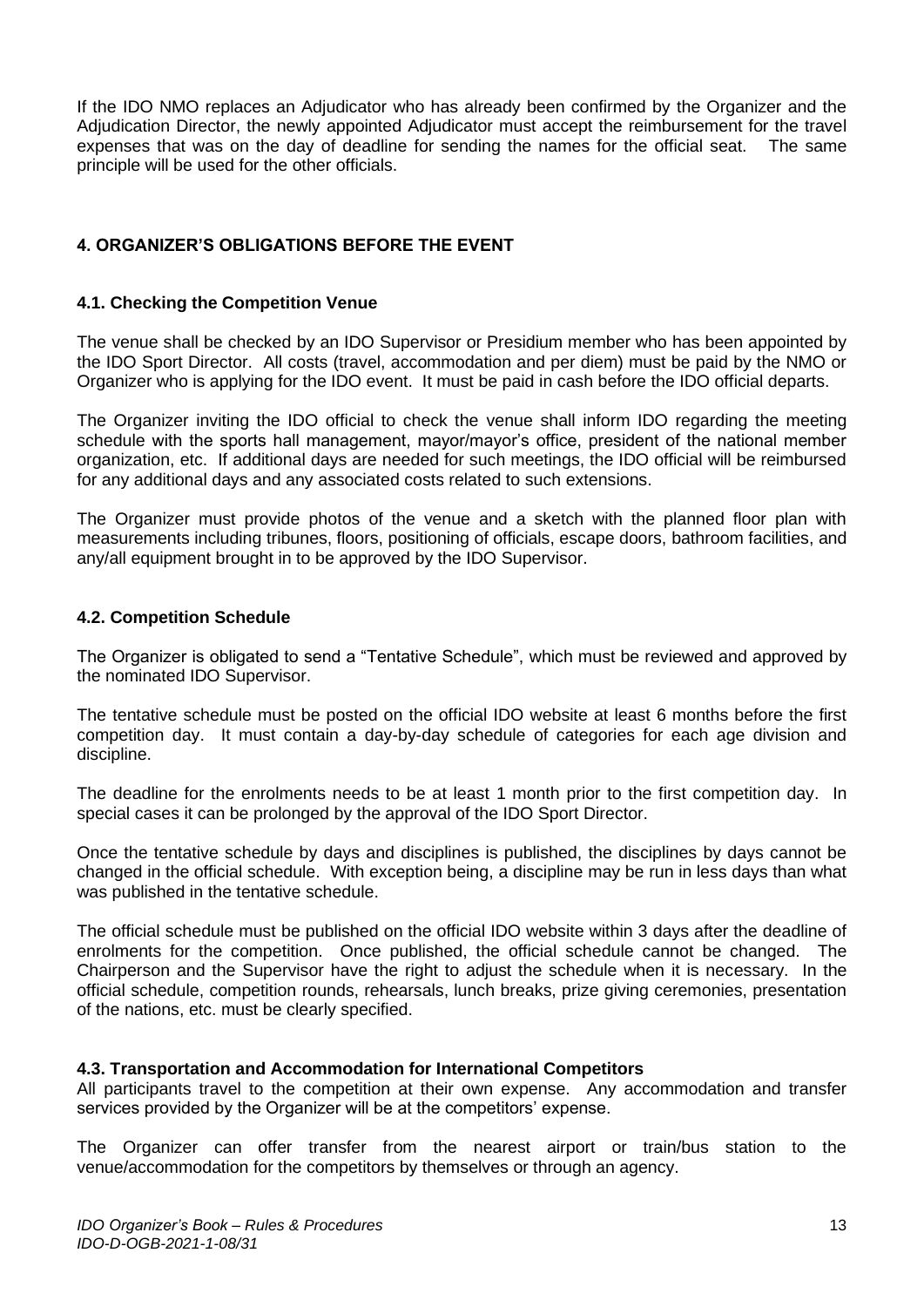All the necessary information and conditions regarding transportation should be announced on the Organizer's website.

The Organizer must make sure that there is enough accommodation for all competitors in the region. The Organizer must publish links to accommodation providers' websites on the event website. The Organizer can organize accommodation or hand over to an agency. Self-booking by the participants is also possible.

Information about accommodation, transfers, and the conditions together with the deadline for making such arrangements must be published at least 3 months before the event on the Organizer's website.

## <span id="page-14-0"></span>**5. ORGANIZATION OF IDO EVENTS**

#### <span id="page-14-1"></span>**5.1. Basic Considerations and Competition Rules**

#### <span id="page-14-2"></span>**5.1.1. Age Divisions**

The following age divisions are used in all IDO Events:

| <b>AGE DIVISION</b> | <b>AGE RANGE</b> |
|---------------------|------------------|
|---------------------|------------------|

- Mini Kids 7 and under
- Children 11 and under
- Junior  $12 15$
- Adult 1 16 and above
- Adult 2 31 and above
- Senior 50 and above (Belly Dance/Oriental)

Competitions for Adult 2 may be run in any IDO discipline but only in groups and formations. Organizing Adult 2 categories is always at the discretion of the Organizer. *Exception: Belly Dances (Oriental, Folk and Show).*

#### <span id="page-14-3"></span>**5.1.2. Enrolments**

All dancers participating in IDO Events must be enrolled through DIES before they compete. All enrolments must be done through DIES no later than the published deadline. *Exception: The Supervisor and Organizer may approve and accept "late enrolments" or "enrolments on the spot".* 

NOTE: For possible additional costs please refer to the Financial Book.

#### <span id="page-14-4"></span>**5.1.3. Entries per Nation (EPN)**

Entries per nation (EPN) are fixed and cannot be changed at any circumstances by the Organizer. Exceptions can only be made by the Presidium. For World-/Continental Cups and all other IDO events, the EPNs can be open at the discretion of the IDO Sport Director.

| <b>WORLD CHAMPIONSHIPS</b> |           |                   |              |
|----------------------------|-----------|-------------------|--------------|
|                            | Own Music | Organizer's Music | Couple Dance |
| Solo                       |           |                   | open         |
| Duo                        |           |                   | open         |
| Trio                       |           |                   | open         |
| Group/Team/Crew            | 3–5       | $3 - 5$           | open         |

## **WORLD CHAMPIONSHIPS**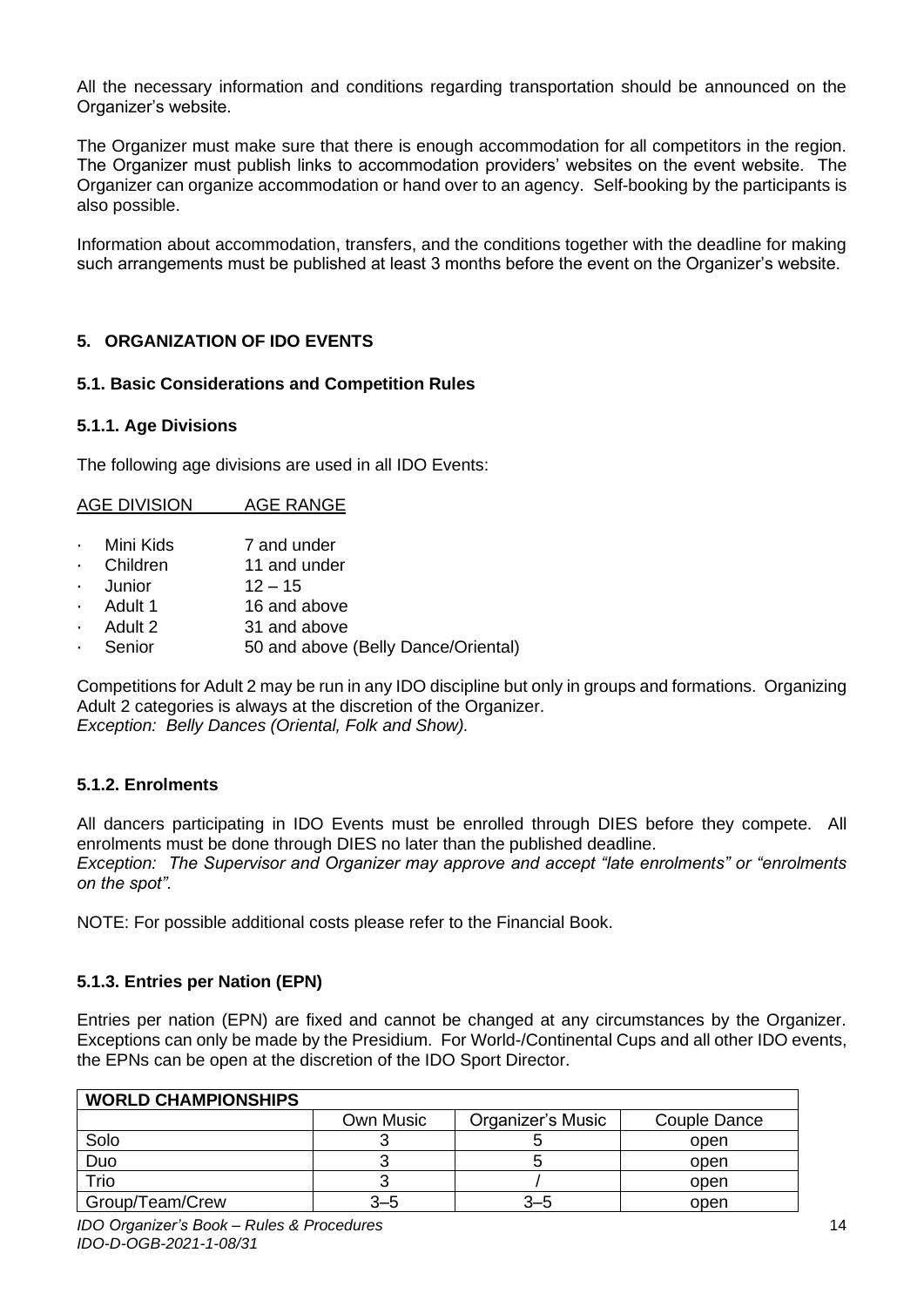| -<br>-ormation         | -<br>ີ | -<br>--<br>v | open |
|------------------------|--------|--------------|------|
| -<br>$\mathbf{r}$<br>. | -<br>ີ |              | open |

| <b>CONTINENTAL CHAMPIONSHIPS</b> |           |                   |              |  |  |  |
|----------------------------------|-----------|-------------------|--------------|--|--|--|
|                                  | Own Music | Organizer's Music | Couple Dance |  |  |  |
| Solo                             | $3 - 5$   | 10                | open         |  |  |  |
| Duo                              | $3 - 5$   | 10                | open         |  |  |  |
| Trio                             | $3 - 5$   |                   | open         |  |  |  |
| Group/Team/Crew                  | $3 - 5$   | $3 - 5$           | open         |  |  |  |
| Formation                        | $3 - 5$   |                   | open         |  |  |  |
| Production                       | $3 - 5$   |                   | open         |  |  |  |

## <span id="page-15-0"></span>**5.1.4. Competition Music**

In categories where the Organizer's music is used, it must be approved by the IDO before the competition.

## Music supplied by competitors must be:

- · Of first-class quality, with clean editing and cuts.
- · On compact disk (CD). Use of other forms must be approved by the Organizer before the event.
- Given to the Organizer at the Check in office.
- · Contain only one piece of music per CD with the name of the dancer(s)/group/formation, title of the performance, and the country.
- The competitors must inform the Organizer if they enter the stage with music or before the music begins, and if the music stops and starts, has a tag, or contains tacit (silence within the musical composition).
- · IDO or the Organizer also need to give the possibility to have enrolments together with the music of that performance through DIES or another virtual base. Use of other forms of music must be approved by the Organizer before the event.
- · The Team Captain must have back-up music on CD or USB-stick (pen-drive) at hand in case the downloaded music is not working. This will ensure that the dancers will have music to compete with.

The Organizer must make sure that all music complies with the time limit rules. The official Supervisor at the event must be informed about any entry with music that does not comply with the rules.

#### Additional information for Tap

The dancers' taps and the music must be clearly audible to the audience and Adjudicators.

#### <span id="page-15-1"></span>**5.1.5. Photography and Videos**

Taking pictures at IDO events is permitted to the following persons only:

- · Official event photographer or video company. These may be sold to participants and guests.
- · Professionally accredited photographers by recognized media.
- Photographers accredited or personally known by the Organizer.
- Parents making photos of their own children which must be proved upon request.

In the interest of the event being conducted in an orderly way, IDO reserves the right to revoke these permissions.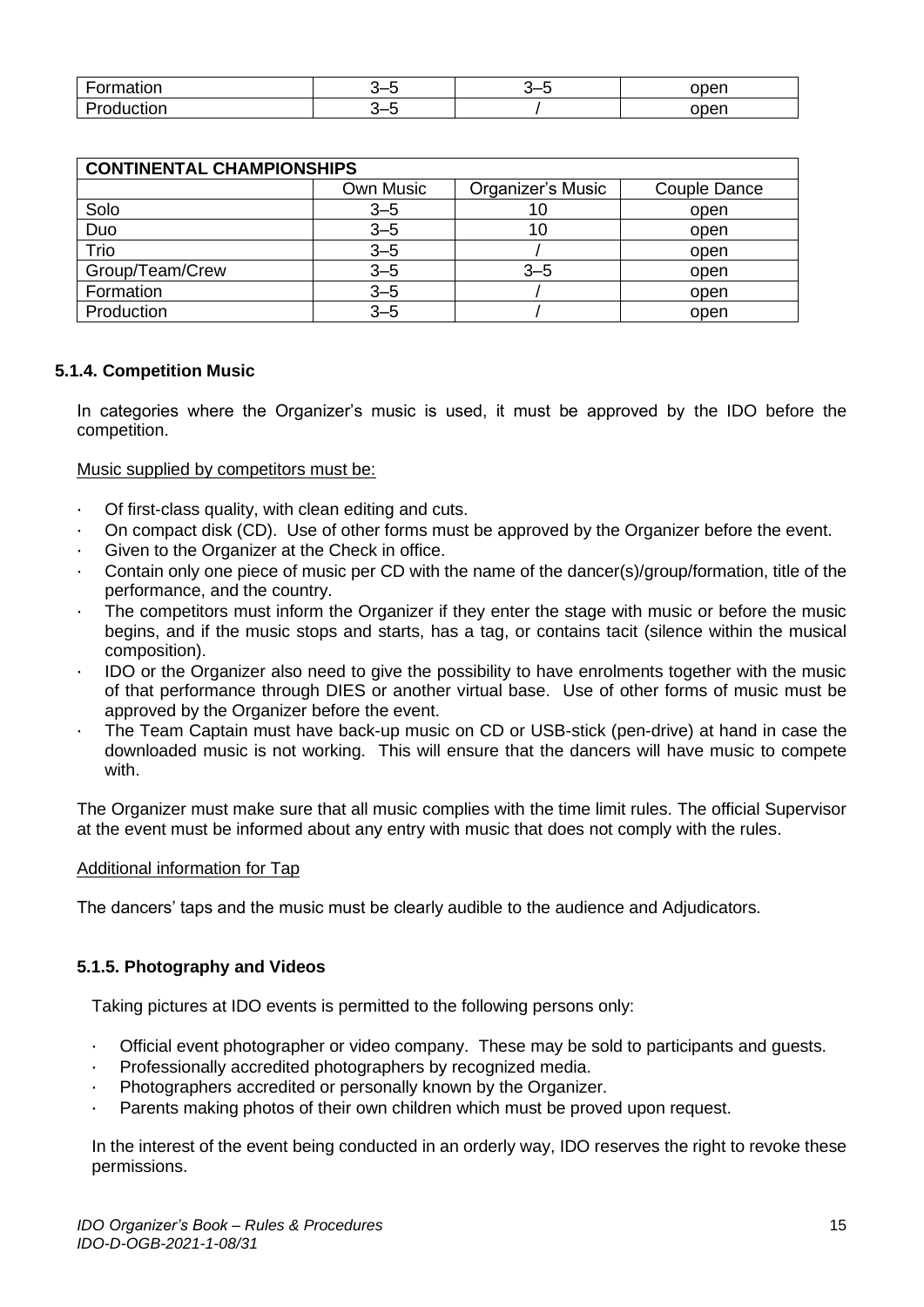## <span id="page-16-0"></span>**5.2. Venue Specifications**

## <span id="page-16-1"></span>**5.2.1. The Stage and Dance Floor…**

#### **Dance/Stage Floor Dimensions:**

#### Using One Floor

- $\cdot$  For solo, duo, couples, and trios minimum 8 x 8 meters
- For teams, groups, crews, formations, and productions minimum 14 m wide x 12 m deep

#### Using Two Floors

- For solo, duo, couples, and trios minimum 16 m wide x 12 m deep
- For teams, groups, crews minimum 32 m wide x 14 m deep

The center of the dance floor(s) must be visibly marked.

There shall be a space of 2 meters around the dance floor on all sides free of any obstacles. Carpeting is recommended for this area.

The installation of the stage and all dance floor components must be carried out by qualified, competent professionals. The safety and well-being of the dancers is the most important factor.

The dance floor should be of the highest quality, wooden sprung type, will have no lines or markings, free from obstruction, and suitable for the dance disciplines that are to be performed. It is recommended to use a black, grey, or white color dance floor for Performing Arts disciplines.

Flooring for tap dance must be wooden with a surface suitable for tap dancing. It should also be suitably equipped with microphones.

All technical requirements must comply with the laws of the country.

## **Stage Lighting**

Stage lighting must cover the full stage and be bright enough for objective and good adjudicator's evaluation, video-streaming, professional photos, and possible TV broadcasting.

Technical parameters for stage lighting may not be changed throughout the competition. Lighting, once set at the beginning of the event, may not be changed. It must be ensured that lights do not shine into dancers' and/or adjudicators eyes at any time during the event.

All technical equipment must be arranged so that they do not endanger or hinder the dancers.

The Organizer must ensure that all safety precautions are taken for electrical power.

All installations of monitors, light fixtures, and other technical equipment must be carried out by qualified, competent professionals as the events will take place in a public arena and safety is the most important factor. All technical requirements must comply with the country's laws.

All light fixtures must be double insulated, bonded, and earth/grounded separately.

Safety earth straps must be provided to all metal staging and other technical equipment in public places.

#### **Flags, IDO Logo, and Stage Decorations**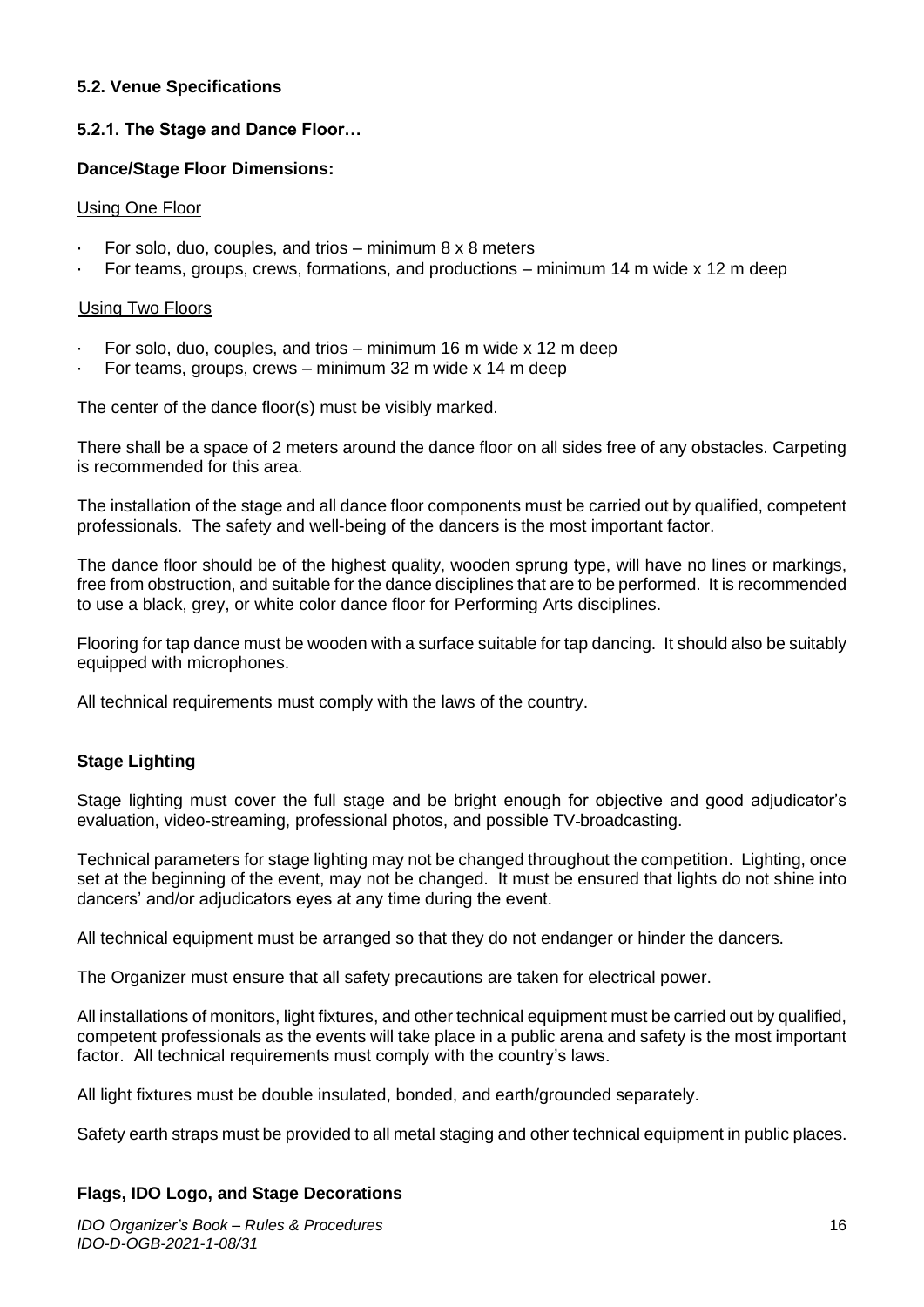## **Stage & Background**

The stage background should support the dance disciplines performed. It is at the discretion of the Organizer. If the background includes any shiny elements or lights, it must be verified that it does not cause any distraction to competitors or IDO officials.

The competition floor/stage must have a background (wall or black curtain). The curtain must be centered with the dance floor.

If LED-boards are used, their changing lights and colors may not cause any distraction to the competition. This must be approved by the Supervisor before the beginning of the competition.

The flags of all participating countries (competitors and officials) shall be displayed clearly visible from the audience. The first or the last flag is the flag of the nation hosting the competition with the others following the English alphabetic order. In case the flags are hung in a circle or half circle the flag of the hosting country is hung in the center.

The IDO flag shall be displayed above the center of the stage or on either side of the stage. Each IDO NMO has received an IDO flag (if not please contact the IDO Sport Director at least one month before the event).

The IDO logo and the full name of the IDO Championship must be placed above the stage where it is clearly visible to the audience, press, and the main TV-camera.

The IDO logo and the full name of the IDO Championship must be placed in the official competition poster, where it must cover at least one third of the area.

If sponsor boards are displayed, they should look structured and professional.

The IDO logo and/or the full name of the IDO event must cover at least 10% of the area of any advertising boards used to promote the event and/or to present sponsors. All such boards must be approved with the Supervisor before the event.

The Official IDO Logo must be printed on all material concerning the competition, including all text, announcements, advertisements, publicity, program books, etc.

The IDO logo must be printed or superimposed on a white background without interference of a different color.

IDO logo can never be altered, changed, or embellished without the express consent of the IDO.

#### **Wi-Fi & Technique, Screen**

The competition hall should be equipped with:

- · Wi-Fi connection for the IDO Supervisor and Chairperson, free of charge
- Wi-Fi connection for Scrutineers, free of charge
- Professional microphones for moderator(s)
- · Professional sound system
- Monitors for dancers
- Speakers for the audience
- **Subwoofers**
- Screen, which must be visible to the Adjudicators, dancers, and public always. The screen is required when the Organizer is not using starting numbers.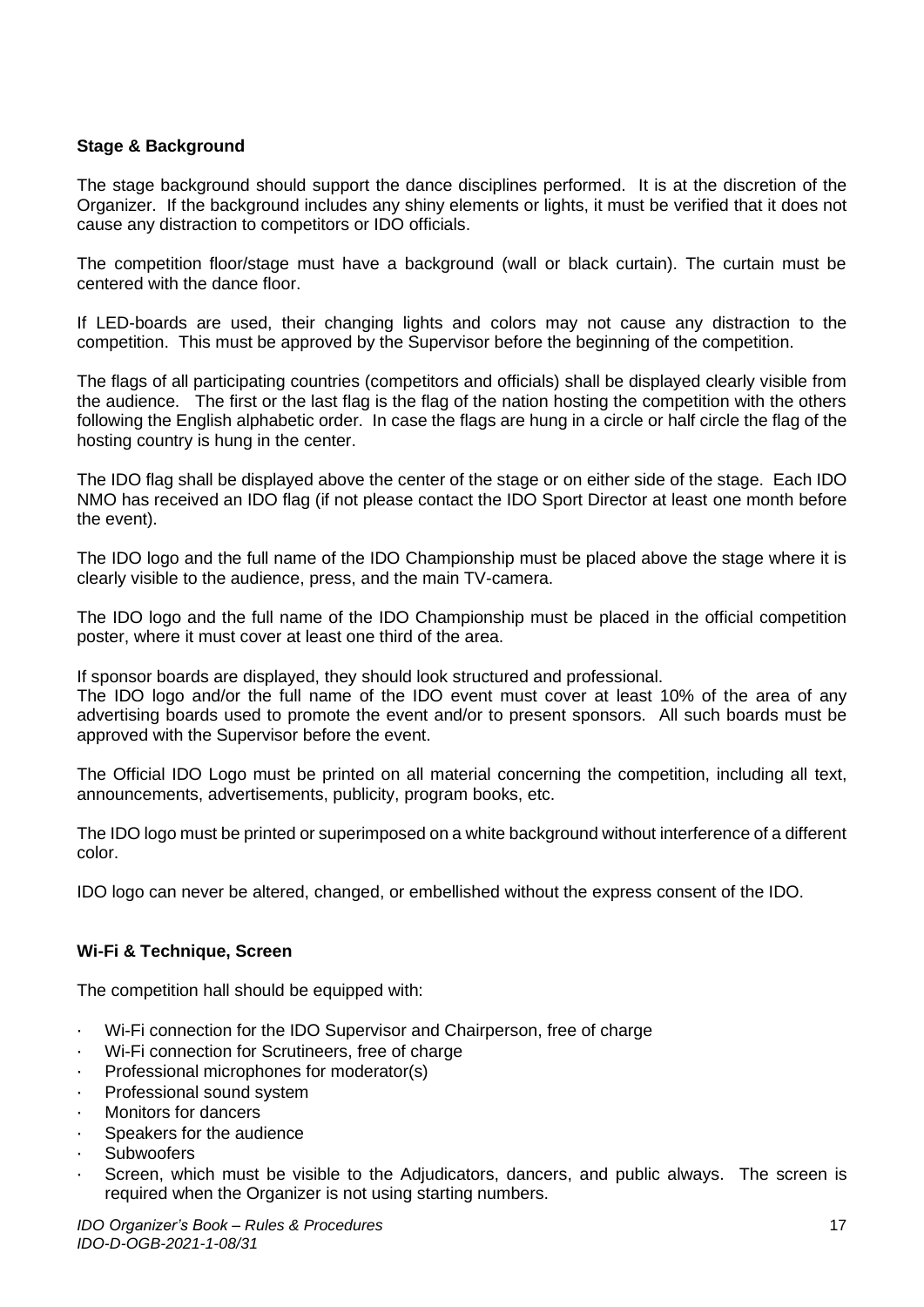## **Podium for the Prize Giving Ceremony**

At the end (and/or in between the competition day) of each competition there will be a prestigious IDO prize giving ceremony to honor the gold, silver, bronze medalists, and all finalists. A podium is required. It must consist of 3 different level platforms with minimum dimensions of 2 m x 1

m each. The height of the center (gold) platform must be 50 cm, 30 cm for the left (silver) and 20 cm for the right (bronze) podium. The places (1., 2., 3. / Gold, Silver, Bronze / or the colors) must be visible at the front of the podium.

The podium must be in good view for the audience and media. There must be sufficient space between the podium and the audience. The correct positioning of the podium must be confirmed with the IDO Supervisor.

## <span id="page-18-0"></span>**5.2.2. Positioning of IDO Officials**

There must be a designated space for the IDO officials between the audience and the stage/floor. It is important that the IDO Supervisor and Chairperson have an excellent view of the competition area and easy contact with the Adjudicators, DJ, Scrutineer, and the moderators.

There must be enough free space around the IDO officials to avoid direct contact with non-competing dancers, parents, and other audience members. Therefore, the Organizer must provide a physical barrier between the IDO officials and the audience. Only competition staff, officials, and Team Captains may contact the IDO Supervisor and Chairperson directly during the running of the competition.

Special additional security is advisable.

#### <span id="page-18-1"></span>**5.2.3. Space for Official Photographers and TV Personnel**

In case of filming and/or TV-broadcasting there should be a clear designated space for the photographers and or camera personnel. Their work should not disturb the work of the IDO officials or block their view.

The Organizer and Supervisor shall instruct the media group about the procedures and spaces before they start their work to guarantee sufficient space between the filming staff and the adjudicators/officials.

All camera personnel filming the competition should keep a minimum distance of 1 meter to all IDO officials or the dance floor/stage. It is strictly prohibited to film the IDO official adjudicators' sheets or tablets.

#### <span id="page-18-2"></span>**5.2.4 Parking & Food**

The venue location must fulfil the following conditions:

- Easily reachable for buses and cars
- Parking space for about 20 buses
- Additional parking space for cars
- Parking spaces for cars of IDO officials (the Organizer must provide free parking for all IDO officials)
- Adequate food stalls, restaurants, shops, or the like must be found either at the competition premises or nearby, within a reasonable walking distance from the venue. If necessary, the Organizer must install food stores or stalls at or in front of the venue.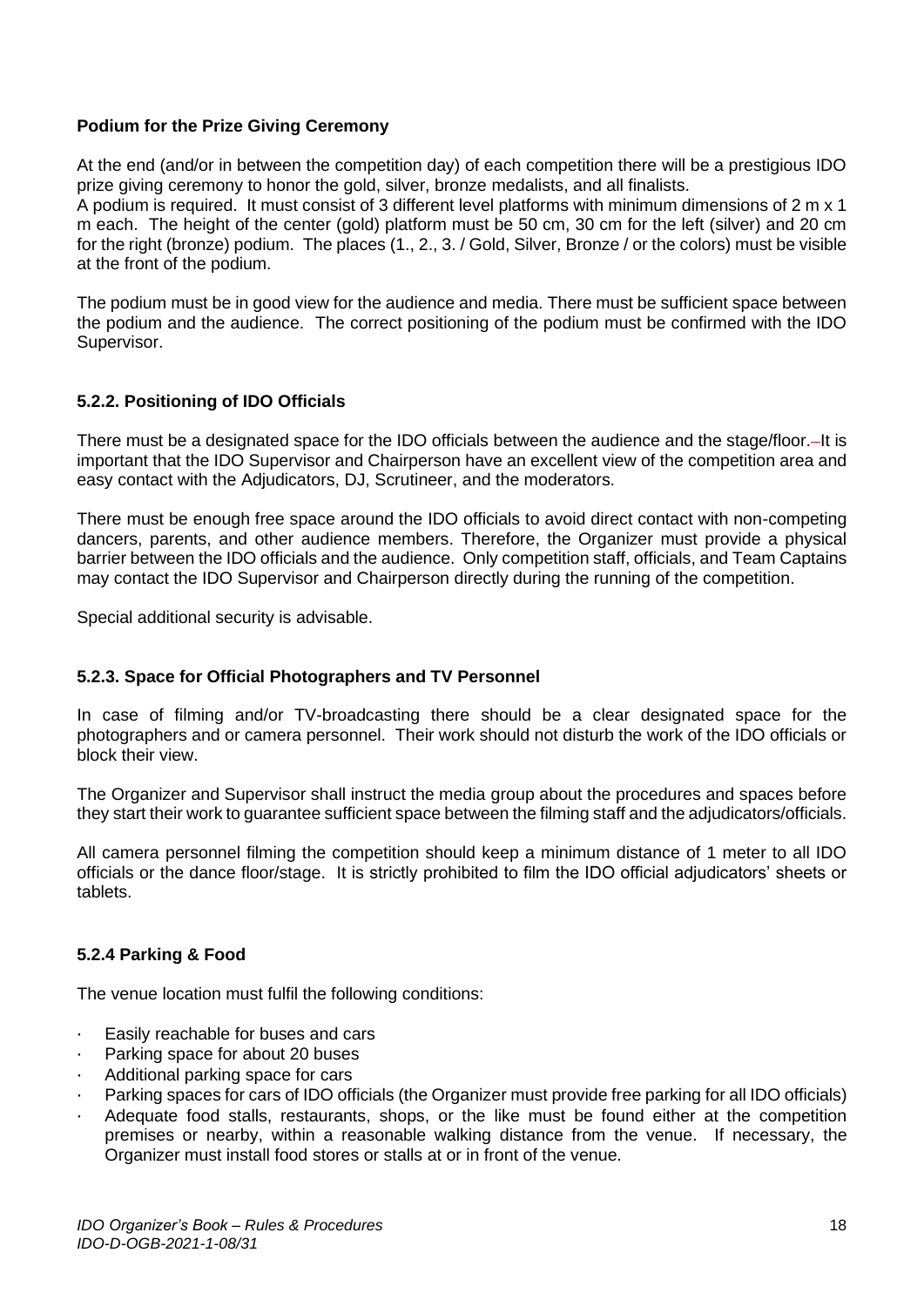## <span id="page-19-0"></span>**5.2.5. Seating & Bathroom Facilities**

- At least audience 1.000 seats if there are less it must be approved by the IDO Sport Director.
- Enough toilets for the dancers and the audience (preferably in separate areas)
- Separate toilets or IDO officials

#### <span id="page-19-1"></span>**5.2.6. Check-in Office**

There should be a Check-In Office which must be close to the backstage area and within easy reach for the Team Captains.

It must contain a copy machine, sufficient printers to print start lists, results, adjudicators' sheets, scrutineering tables, announcements, and diplomas, etc.

#### <span id="page-19-2"></span>**5.2.7. Dressing Rooms**

There must be sufficient dressing rooms for the dancers, which means the assumed number of dancers per day and at the peak days must be considered.

The dressing rooms must be heated in winter months, and air-conditioning must be available in the summer months. Dressing rooms must be easily assessable to the dancers.

#### **Signs**

The venue should be well equipped with signs (depending on the competition hall) such us:

- · Main entrance of the hall (Audience)
- Separate entrance for competitors
- Check-in office
- · Diplomas (where the Team Captains collect the diplomas)
- Hand in and out of CDs for those using their own music
- **Ticket office**
- · Information center
- WC Toilets (separately for competitors, audience, and officials)
- · Dressing rooms
- Rehearsal/Warm-up areas
- **Stage**
- First Aid/Paramedics

#### **Props**

If the IDO competition requires or allows the use of props, the Organizer must make sure that props can be delivered by the dancers and stored in the venue with easy access to the stage. They must not block any emergency exits or the access to the stage.

#### **Adjudicators' Room**

A separate, locked, or supervised room must be reserved for the Adjudicators' meetings and for their personal items.

#### **Cleanliness**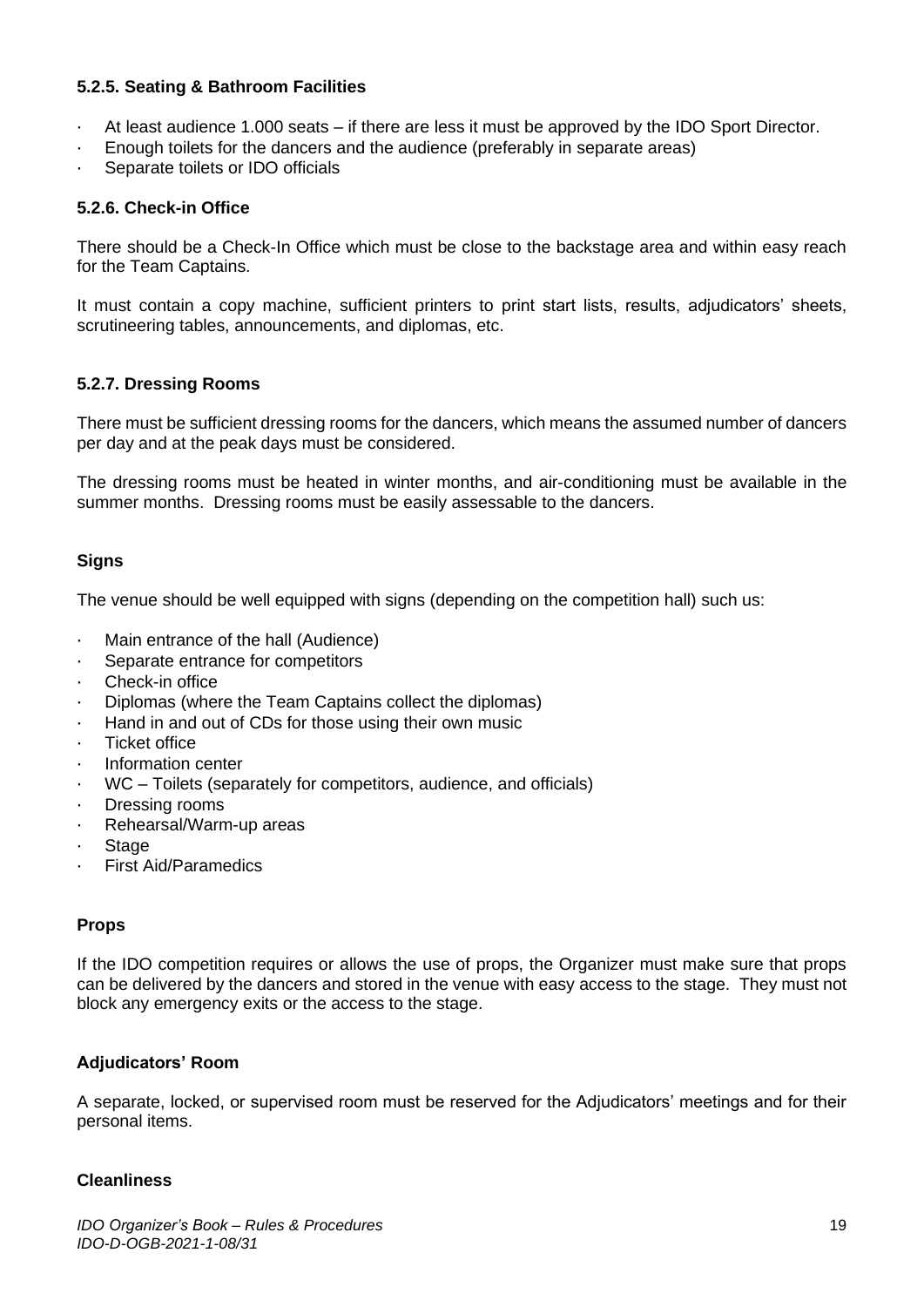It is the Organizer's obligation to have the venue cleaned each day before opening of the doors and during the event if necessary. Trash cans shall be emptied, and toilets cleaned at least every 3 hours.

A cleaning service must be available during the whole event. Sweeps, mops, and water must be in reach under the stage or nearby for fast cleaning of the premises.

#### <span id="page-20-0"></span>**5.3. Adjudicators' Appointment Procedure**

All countries appointed to send an Official Adjudicator will be announced in the IDO website no later than February 15<sup>th</sup> for the competitions in the first part of the year (until July), and not later than June 1<sup>st</sup> for the competitions in the second part of the year (August-December). Afterwards the countries will appoint their Adjudicators using the IDO website and an automatic email will be sent to the Organizer immediately with the contact information.

If the appointed official Adjudicator, for any reason, fails to be present at the competition where he/she is nominated, all costs related to travel expenses etc. must be reimbursed to the Organizer by their NMO. If the NMO appoints a substitute Adjudicator, any extra travel costs must be covered by the NMO.

The Organizer has no right to decline or refuse any IDO official nominated for the event.

IDO members must register their Voluntary Adjudicators in DIES by the published deadline. The Chairperson and Organizer, in cooperation with the Adjudication Director, may appoint additional Voluntary Adjudicators when it is needed.

#### <span id="page-20-1"></span>**6. RUNNING THE EVENT**

#### <span id="page-20-2"></span>**6.1. Competition Staff**

#### <span id="page-20-3"></span>**6.1.1. Medical Staff**

The Organizer is responsible for providing professional medical assistance for the event. Medical staff consisting of a doctor or paramedics must be present all the time from the opening to the closing of the hall, and hospital transportation must be available as regulated by national and local laws. The medical assistance team should be placed near the stage within easy reach for competitors and spectators. A clearly visible "First Aid" sign should be erected to help people find the first aid staff.

#### <span id="page-20-4"></span>**6.1.2. Security**

Before the start of the event, the Organizer, Supervisor, and the head of the security team should have a meeting to discuss and approve all security measures. They must be briefed in a proper manner to prevent possible dangerous situations but also work in the traditions and expectations of IDO dancers and supporters.

To help monitor access to different areas in the competition venue, the Organizer should establish a system of different color bracelets/passes given to dancers, officials, staff, and Team Captains.

#### <span id="page-20-5"></span>**6.1.3. Moderator**

The competition requires a competent moderator (also called announcer or MC), fluent in the English language. He/she must be familiar with the rules and terminology of IDO competitions. It is also possible to work with co-presenters, for example one MC announcing in English and the second MC in the native language. Being the "look" and "voice" of the competition, the MC must be experienced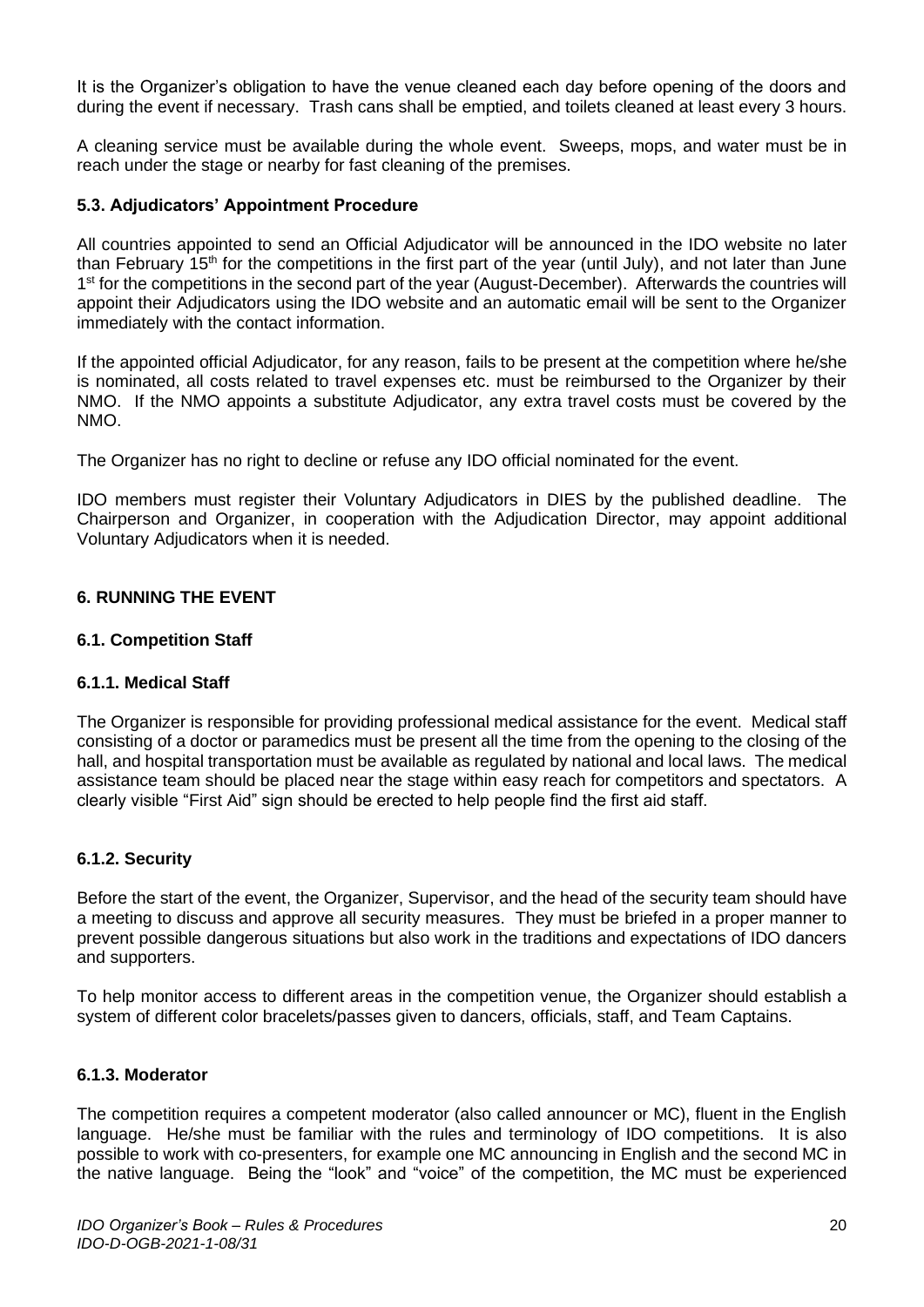professional with the ability to handle the dancers and the audience as well as the IDO officials in a pleasant and entertaining way.

The MC will adhere to the following guidelines:

- · Refrain from making damaging comments or remarks against good sportsmanship, dance technique, IDO, or dance in general. In brief, no negative announcements, or wordings.
- Not to embarrass contestants, coaches, adjudicators, or the audience.
- · To make all announcements in good taste.
- · To cooperate with the IDO, Supervisor, Scrutineer, and the Chairperson.
- To promote IDO and its aims in the best way possible.
- · To be informed about IDO, the basic structure, and the dance disciplines performed in this competition.
- To follow the dress code of the event.

## <span id="page-21-0"></span>**6.1.4. DJ (Disc Jockey)**

For each IDO competition you need an experienced person (more for longer events) to play the music for the performances – called DJ (previously "music man").

Like the MC this person must also work closely with the Organizer and the IDO Supervisor. The DJ must know the time requirements of the different competitions. The DJ must inform the Supervisor if music is too long or too short. He/she must be informed by the dancer or Team Captain if the music starts after the dancer has found his/her position on the stage/floor or before.

The competitors' music is in CD-format. The DJ receives all the competitors' music from the Check In office in the first-round start order. The DJ will return the music of the dancers not qualified for the next round and keep the music for the next round in the correct order.

The DJ must ensure that all music is played correctly and in the same way for all participants. The DJ must be able to control music which is too loud or too soft to support the dancers in the best way possible.

## <span id="page-21-1"></span>**6.1.5. Other Staff**

Each IDO event needs a proper staff to ensure the running of the competition according to the rules and requirements of the IDO. All Staff working with IDO officials must speak and understand the English language.

- · Stage manager responsible for the competitors and running of the stage/floor.
- Staff designated to help the IDO officials with any requests regarding the competition. They are called "runners".
- · At larger competitions an additional person designated to help the manage competitors backstage.

## <span id="page-21-2"></span>**6.2. Timetable and Breaks**

The official start of competition days should be at 09:00 am the earliest, 9:30–10:00 am would be preferable, depending on the number of enrolments.

The opening of the hall should be one hour before the official start of the competition.

In the competition schedule, the Organizer must plan a 10-minute break after every 2 consecutive hours of judging duty – respectively after the end of a longer round.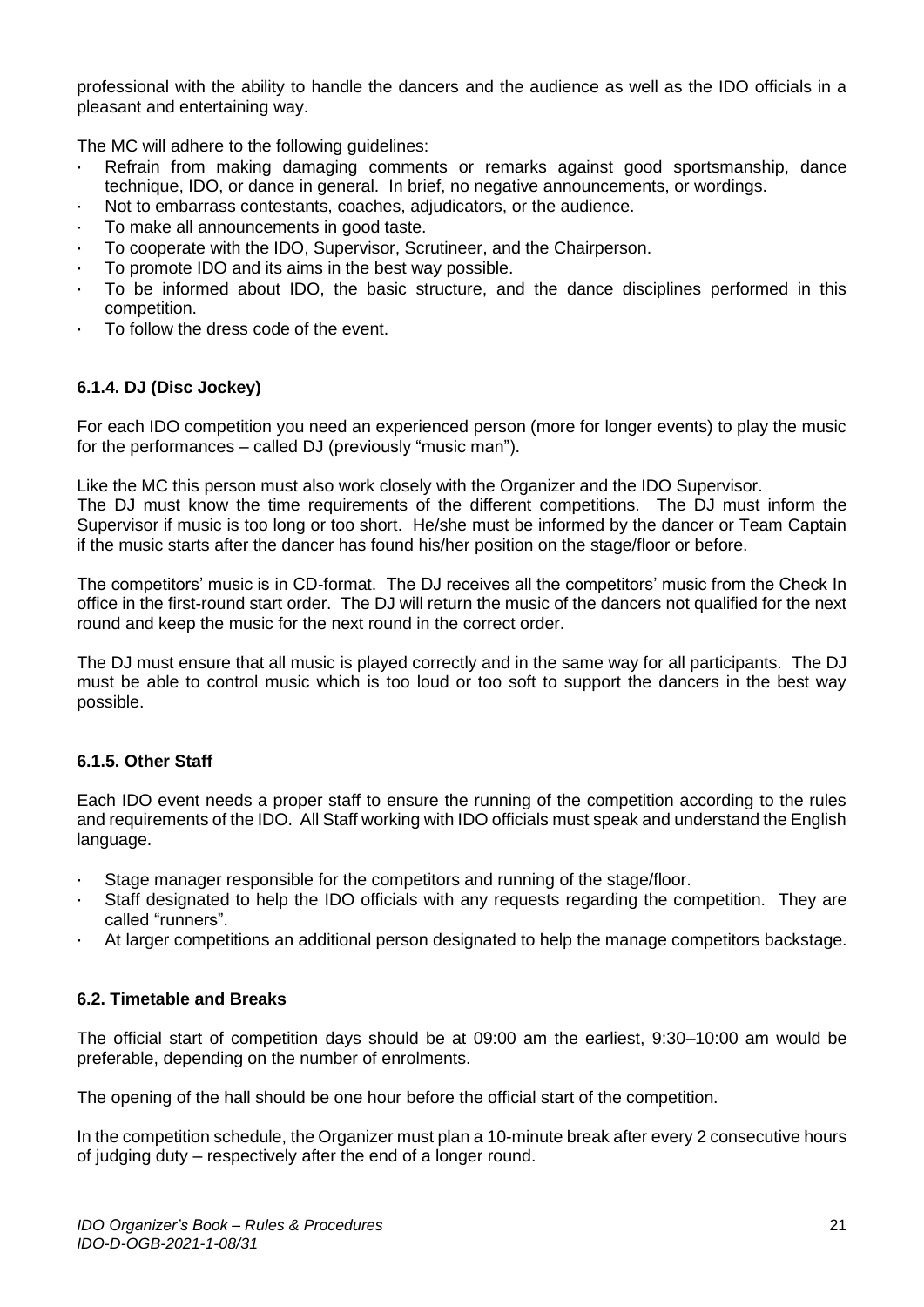The Organizer must also plan a 30-minute break after every 5 consecutive hours of judging duty for lunch and/or dinner.

The prize giving ceremony must be in reasonable time after the last finals and can be during the 30 minute break.

The Organizer must immediately inform the Team Captains of any/all schedule changes during the competition. All changes must be announced during the competition more than once and published on the information wall.

#### <span id="page-22-0"></span>**6.3. Rehearsal Rules and Time Allotments**

The Organizer must provide scheduled rehearsal time. It may be on the stage or in a suitable rehearsal area. When the flooring surface of the rehearsal area differs from that of the stage, a period must be set aside to allow the dancers to test the floor.

The following rules apply to rehearsals for all competitions:

- · Performances with Organizer's music: 10-minute time limit, all dancers on the floor at the same time.
- · Performances with competitors own music / Solo, Duo, Couple, Trio and Group routines: 20-minute time limit, all dancers on the floor at the same time without music. This will be referred to as "dry rehearsal".
- · Formations: 1 minute without music for each formation. Children's formations have 3 minutes with music.
- · Productions: 5 minutes without music for each production. The order of rehearsals follows the start list.
- NOTE: The Organizer may provide longer periods of time for rehearsal warm-ups on an "equal time for all" basis. When time constraints prohibit on-stage rehearsals, the Organizer must provide an alternate rehearsal area for all dancers' use with flooring surface and space the same size as the actual stage.

#### <span id="page-22-1"></span>**6.4. Presentation of the Nations**

One of the event's highlights is the presentation of the nations, where all participants will be presented on stage. This should be part of the Official Schedule. The nations are presented in the English alphabetic order. The Organizer shall inform the participants to wear either tracksuits or costumes.

The intro shall be accompanied by entertaining or popular music. All welcoming remarks by officials from the hosting city/country and the IDO shall not exceed 10 minutes altogether. Afterwards there shall be the "march out". The whole procedure shall not exceed 30 minutes.

The presentation of the nations can be in the evening of a day when most competitors are present at the competition itself (depending on the type of the competition), or on different days for different age divisions.

## <span id="page-22-2"></span>**6.5. Official Opening Ceremony**

This can be done in conjunction with the Presentation of the Nations or separately. The aim is to have as many competitors and spectators as possible present. It contains the Athletes' and the Adjudicators' Oath.

The official opening ceremony includes: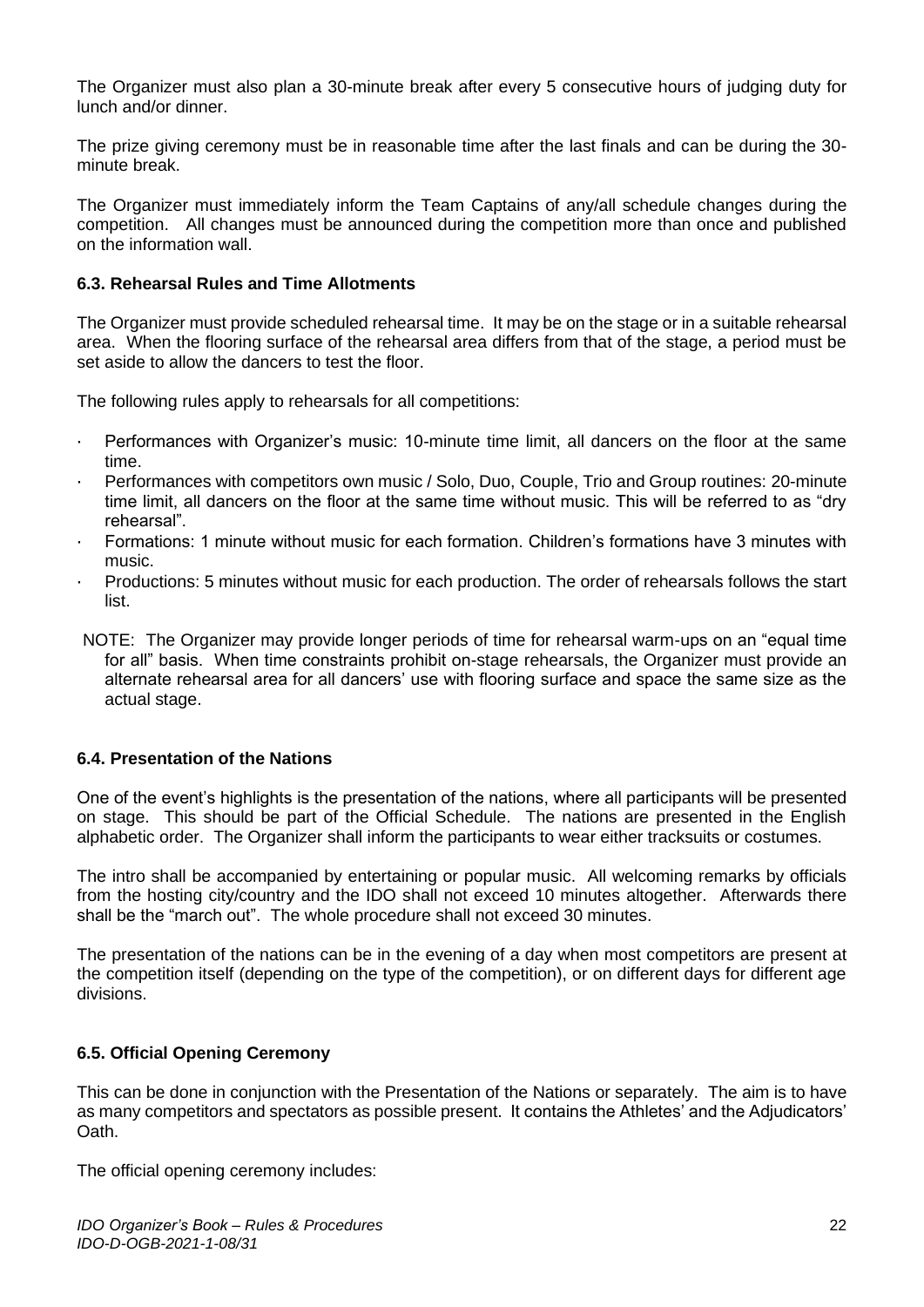- · Welcome Greeting the title of the IDO World or Continental Championship the number of participants and participating countries.
- Introduction of the Chairman, Supervisor, and panel of Adjudicators.
- The Athletes' Oath\*
- The Adjudicators' Oath\*
- Greeting and opening speeches, by no more than:
	- o The local IDO member representative (3 minutes max)
	- o The Local Representative (3 minutes max)
	- o The IDO President or a Member of the IDO Presidium (3 minutes max)

\*The Athletes' Oath and the Adjudicators' Oath will be read only in IDO World and Continental Championships.

The Athletes' Oath must be read by an athlete in English. During the oath, the IDO President, or a representative of IDO Presidium will stand next to the Athlete/s.

#### THE ATHLETES' OATH

"In the name of all athletes I promise that we shall take part in this IDO World or Continental Championship, respecting and abiding by the rules which govern them, committing ourselves to a sport without doping and without drugs, in the true spirit of sportsmanship, for the glory of sport and the honor of the athletes".

The Athletes' Oath will be followed by the reading of the Adjudicators' Oath. The Adjudicators' Oath must be read in English by a representative of the panel of Adjudicators.

During the Adjudicators' Oath, the IDO President or a representative of IDO Presidium will stand next to the speaker.

#### THE ADJUDICATORS' OATH

"In the name of all Adjudicators and officials, I promise that we shall officiate in this IDO World or Continental Championship with complete impartiality, respecting and abiding by the rules which govern them, in the true spirit of sportsmanship".

NOTE: This procedure should be discussed with the IDO Sport Director 2 months before the official start of the competition.

#### <span id="page-23-0"></span>**6.6. Prize Giving Ceremony**

#### <span id="page-23-1"></span>**6.6.1. Medals and Trophies**

In Championship competitions, trophies and medals shall be awarded as follows:

#### Solo, Duo and Trio:

- 1<sup>st</sup>Place Gold Medal(s) and trophies, one for each participating dancer
- 2<sup>nd</sup>Place Silver Medal(s) and trophies as above
- 3rdPlace Bronze Medal(s) and trophies as above
- $\cdot$  4<sup>th</sup> 6 Suitable trophy or participation medal for each dancer.

#### Group, Team, Crew, Formation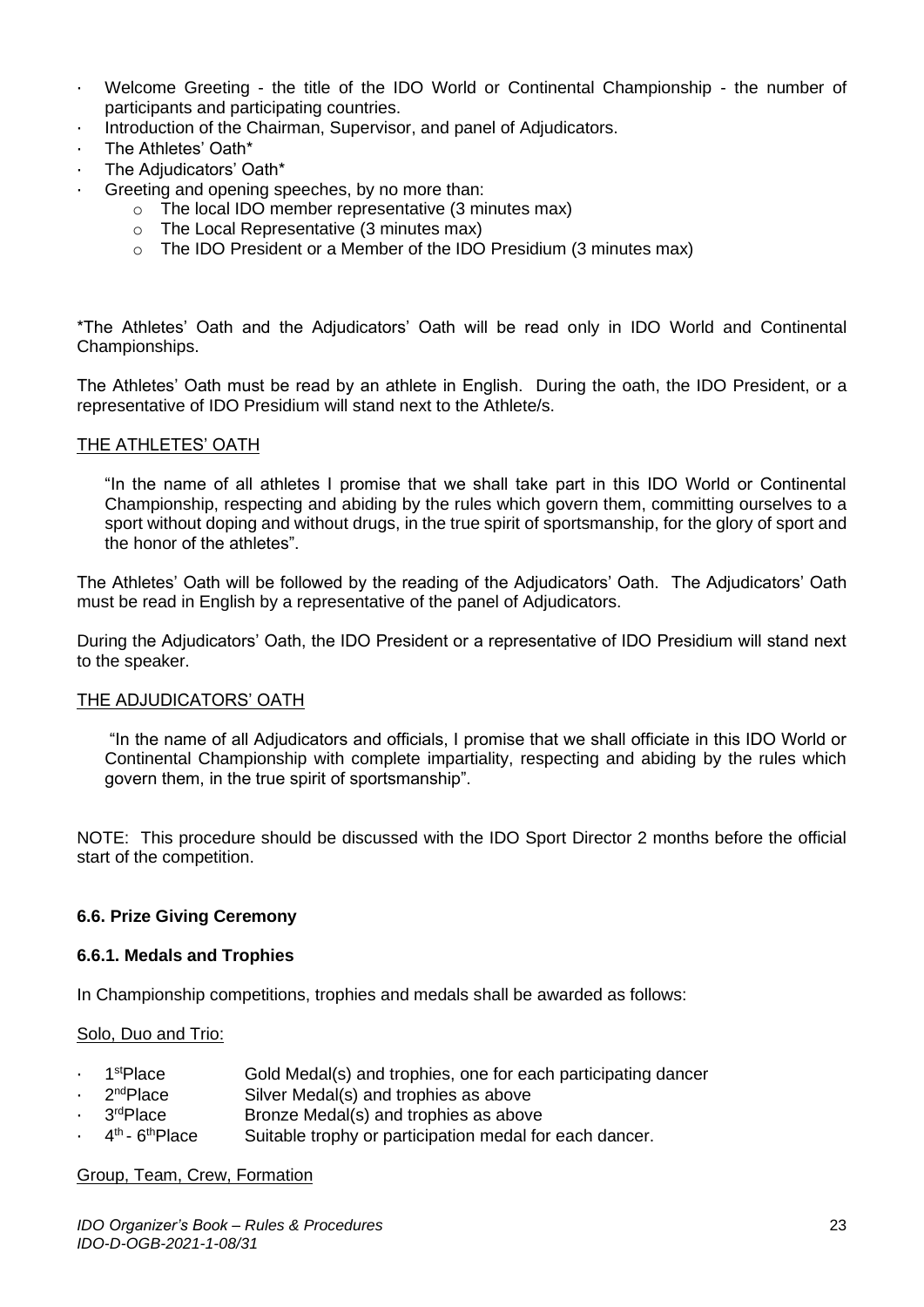- 1<sup>st</sup>Place One trophy and gold medals for each participating dancer
- 2<sup>nd</sup>Place One trophy and silver medals as above
	- 3rdPlace One trophy and bronze medals as above
- $\cdot$  4<sup>th</sup> 6 One trophy per each group/team/crew/formation

The height of winner's trophy or cup must be at least 40 cm. The Organizer is allowed to hand out additional trophies or awards.

In other IDO competitions (Cup, Master, Challenge, and Invitational) the Organizer must provide Cups or Trophies for the winners and certificates/diplomas for all participants. If the Organizer decides to hand out medals as well or more cups this must be handled the same way for all finals of competition. Awards should always be representative of IDO standards.

## <span id="page-24-0"></span>**6.6.2. Diplomas**

Each dancer participating in IDO Competitions will receive a diploma (A4 or 8" X 10" American standard) on a high-quality paper, which will include:

- · IDO logo and logo of the Organizer
- · Title and discipline of the competition,
- First and last name of the dancer(s) duos & trio (each name)/team/group/formation/production, (group name)
- · Category and age division,
- Placing in the competition,
- Date and place of the event,
- · Signatures of the IDO representative and the Organizer (scanned signatures are allowed)

## <span id="page-24-1"></span>**6.6.3. Additional Awards**

All cash or non-cash prizes which are promoted through advertisements or announcements must be awarded. These awards shall be presented at the event.

The Organizer of each IDO Event may present special prizes offered by sponsors, etc., such as Outstanding Choreography, Best Costume, Extraordinary Stage Presence, or any scholarships offered by National Members, Schools or Benefactors.

## <span id="page-24-2"></span>**6.6.4. Anthem**

The Organizer and necessary members of the competition staff, as well as the DJ and MC must be informed about the results as early as possible, so the national anthem of the winner and the medalists' flags can be made ready.

It is the Organizers responsibility to prepare all the anthems (high quality sound) of the competing countries before the competition.

## <span id="page-24-3"></span>**6.6.5. Prize Giving Ceremony Procedure**

The persons presenting the diplomas, medals, and cups shall be introduced to the audience by the MC. They shall be introduced with the first name, last name, country, and position either before the ceremony starts or before they hand out the prizes.

Prizes for the finalists may be presented by:

- The IDO President or a Member of the IDO Presidium
- · A high ranked politician or a representative of the mayor of the city.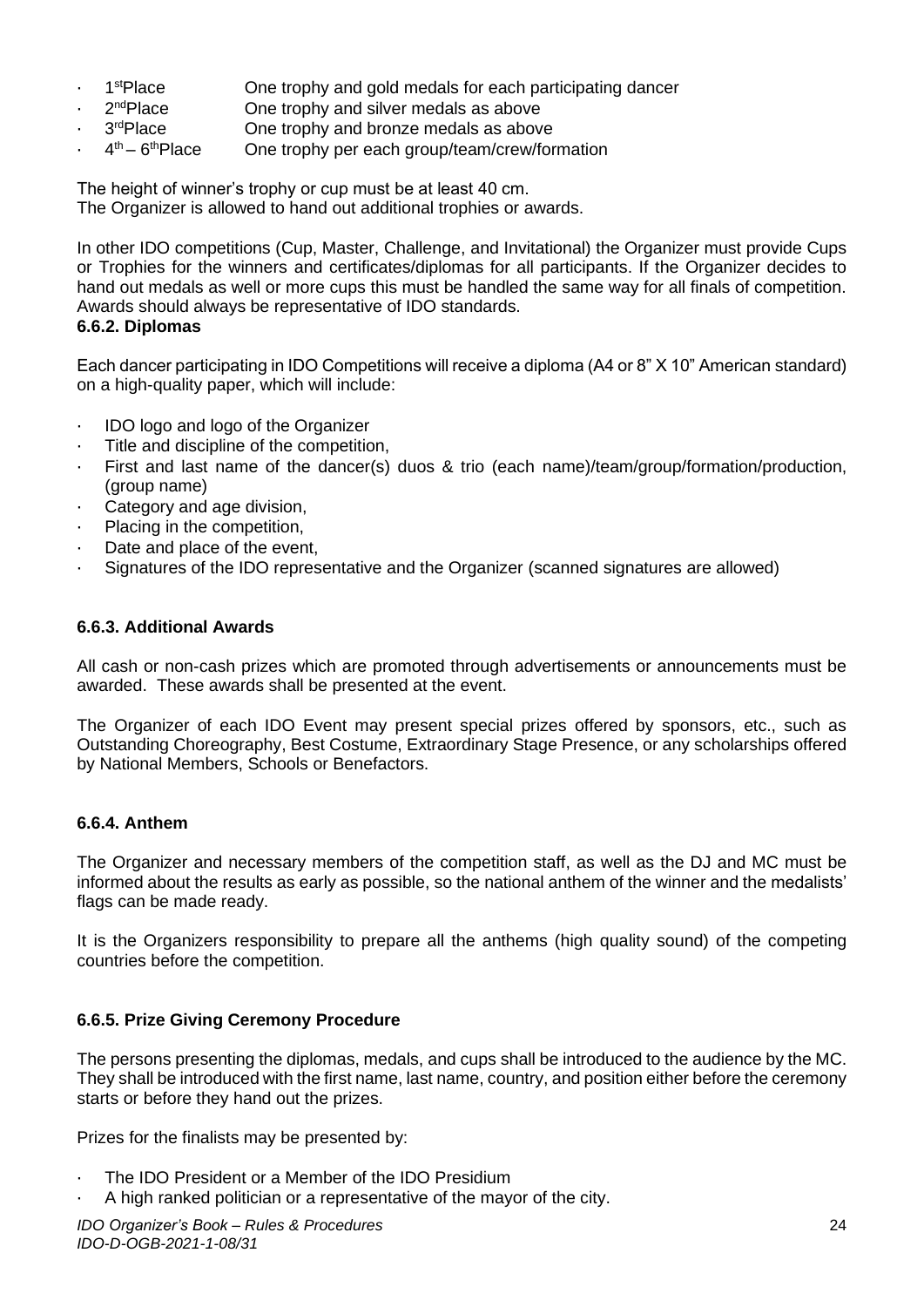People appointed by the Organizer (sponsors, adjudicators etc.)

The announcement of the results shall be from the last place to the 1st place in the final.

The results shall be introduced in the following manner and wording, without Start Numbers:

In the IDO World/Continental "discipline" Championship "year"

- The Sixth Place: "Full name or name of team, Country"
- The Fifth Place: as above
- The Fourth Place: as above

#### **Medalists**

Medals shall be brought to the stage, each color carried by one person, on velvet cushions or similar. The cups should be brought to the stage behind the medal-bearers.

Fanfare can be played before each.

- · Third place and winners of the Bronze medal: first name, last name or name of team, country
- Second place, runner up and winners of the Silver medal: first name, last name or name of team, country
- · IDO World/Continental Champions in "discipline" and winners of the Gold medal: first name, last name or name of team, country

When the diplomas, medals, and trophies have been handed out to the winners, the MC shall ask the audience to stand up for the winner's national anthem.

During the anthem the flags of the medalists' countries shall be raised to a visible place above the heads of the competitors. The winner's flag shall be in the middle, the second place lower to the right and the third place lowest to the left. The raising of the flags can also be done on a big screen. This must be negotiated and approved with the IDO-Supervisor.

## <span id="page-25-0"></span>**7. RIGHTS**

#### <span id="page-25-1"></span>**7.1. General Provisions**

- · IDO Rules for Video Rights, TV Rights and Sponsoring Agreements shall define the interest of all parties concerned with such rights.
- All IDO members who participate in IDO Events, including Organizers, Officials, Adjudicators, dancers, competitors, etc., grant the IDO the right to govern all media agreements between concerned parties.
- · To finance the IDO organization, office, competitions, workshops, and other Events, IDO has the authority to grant special rights to sponsors, partners and/or any third parties to raise funds, or to Barter and Trade Agreements (BATA). BATA is a mutual agreement to exchange merchandise, food, beverage, time, advertisement or prizes for publicity or other benefit.
- To finance IDO competitions and other Events, Organizers have the right to income from admission tickets, catering, merchandising, etc., and may also find sponsors, partners and/or third parties to fund or endow these Events.
- All sponsors and benefactors along with their product must be of reputable character, and not in conflict with the values and interests of the IDO and the dance industry. Advertising and promotional material produced by sponsors or benefactors must always be in good taste and must in no way cast a derogatory image or destroy the good name of IDO and the entire dance industry. All advertising, products and statements must meet with IDO approval prior to release.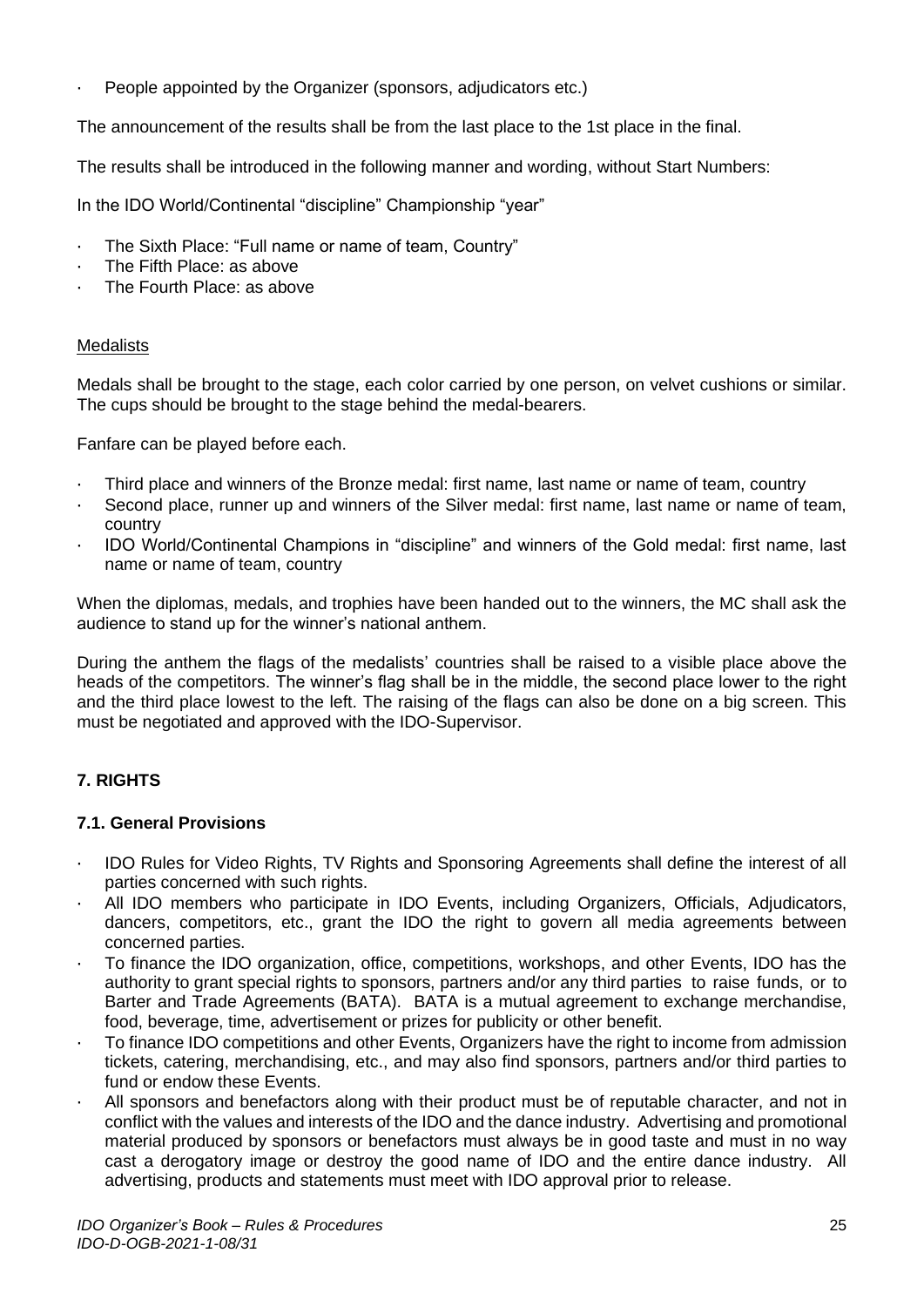- All TV rights and sponsor agreements are under the control of the IDO Sport-Director. However, the IDO Presidium may, in written form only, name other individuals, companies, organizations, or corporations to act on its behalf to negotiate with TV production companies or sponsors.
- The IDO Sport Director will negotiate all matters pertaining to sponsors or TV broadcast rights with the Organizer.
- When the IDO Sport Director cannot reach agreement on matters that arise with the Organizer, the dispute will be resolved by the Presidium. If further arbitration is necessary, the matter will be ruled on by a majority vote of the IDO AGM.

## <span id="page-26-0"></span>**7.2. Rights of the Organizer**

Organizers have the right to all promotion, advertising, and sales within and outside the place of the event, except when the TV rights have been granted to another party. In this case it cannot be within the range of the TV camera.

In detail, these rights may include:

- · Sponsor boards, posters, logos, flags, etc., at the sidewalls, back walls, foyers, and display rooms, etc.
- · Oral advertisement or sponsor text prior to or during the event, when the TV cameras and microphones are not in operation.
- Advertising in any form, such as printed material, souvenirs, promotional material, that is provided to the audience or participants, with or without remuneration.
- · Merchandise, with or without sponsorship or remuneration to the IDO Officials, participants, or the audience.
- Catering service for the audience or participants.

## <span id="page-26-1"></span>**7.3. Rights of the IDO**

- · The IDO will have the right to negotiate with sponsors, partners, companies, or corporations to sponsor IDO events if they are not in conflict with those of the Organizer.
- The IDO Event Contract will be the binding agreement between IDO and the sponsors, partners, companies, or corporations, as described above. IDO may not alter these contracts once signed.

In detail, the IDO has the rights to:

- · Sponsor boards, posters, logos, and flags, starting numbers, adjudicating panels, winner stairs, etc., on the stage or within the range of the TV cameras.
- · Oral advertising or sponsor text during the Event when the TV cameras and microphones are in operation.
- · IDO is entitled to two (2) full pages in any program book published by the Organizer, without charge and for any use deemed appropriate, plus one (1) additional page to promote future IDO Events. All this material must be made available to all participants and the audience.
- IDO is entitled to up to four (4) merchandising booths for sponsors or personal use if they do not in conflict with the Organizer. This includes catering, beverages, etc.
- · IDO may have a booth for catering and/or beverage service if it is included in the IDO Event Contract signed by the IDO Sport Director and the Organizer.
- The IDO must be aware of and honor different TV and media rules in each respective member country. If a dispute arises, a final ruling will be made by a majority vote of the IDO Presidium.
- · If there is nothing specified and agreed to in the IDO Event Contract regarding areas within the reach of the TV cameras, these areas will be available to the Organizer.
- All details as specified above must be negotiated with the Organizer at least four (4) weeks before the Event.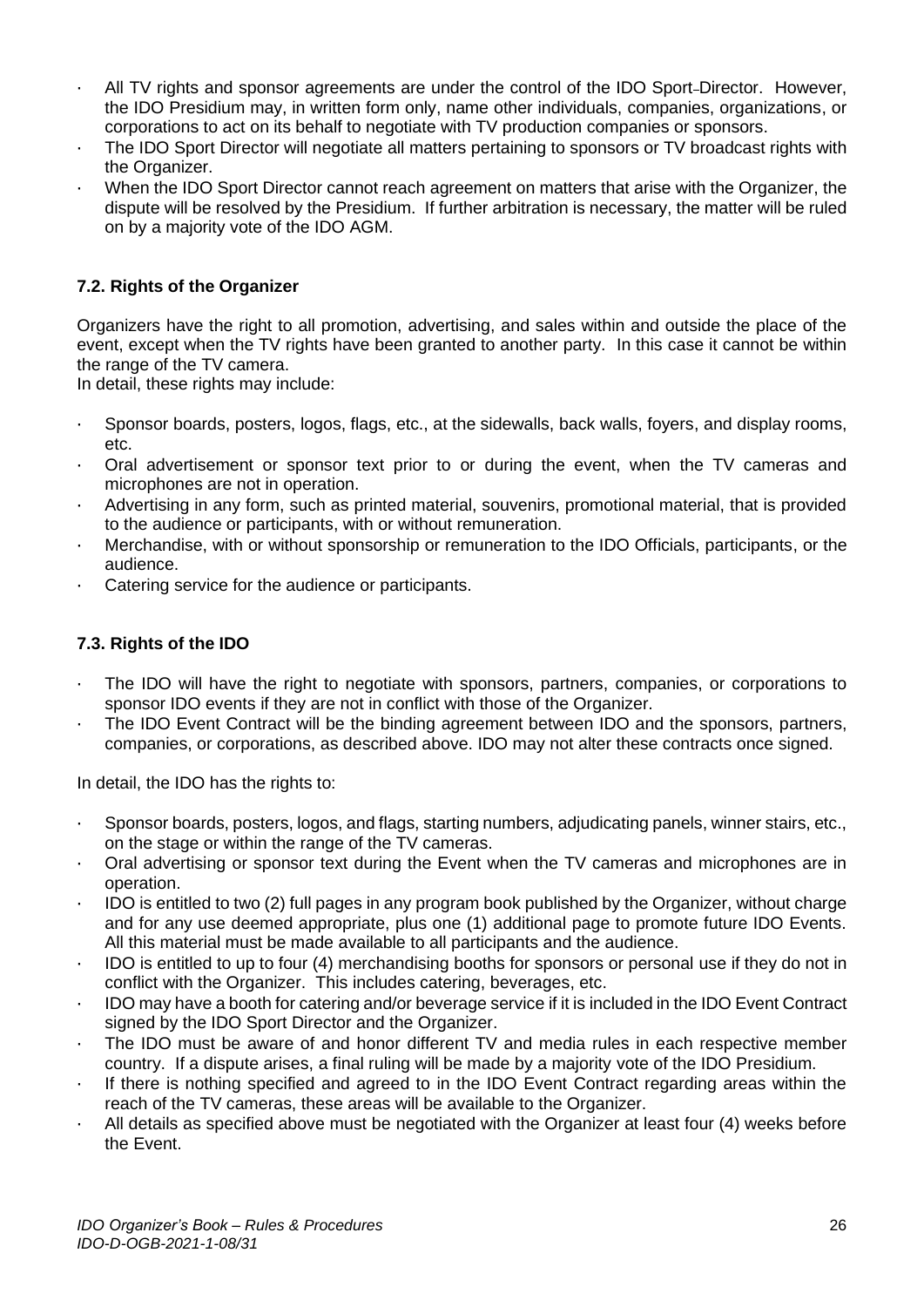## <span id="page-27-0"></span>**7.4. TV Rights**

The Organizer must request the TV rights through IDO. This request must contain the following details:

- Name and address of the TV Production Company.
- · The broadcasting area and/or country.
- The date and time of the broadcast.
- The number of expected re-plays.
- The amount of the licensing fee the TV Production Company is paying (if any).

## **TV contracts and terms**

The written TV Contract or the exchange of letters including all the above information must be received by the IDO for approval at least two weeks prior to the Event.

If the decision to televise the event is made less than two (2) weeks before the event date, the IDO Sport Director must approve these papers in writing. Without this approval, the Organizer does not have the rights for TV broadcast in any form.

If requested, the IDO Presidium must, in most cases, grant the TV rights to the Organizer. He or she may reject the request if he or she fears that:

- · it would not be in the best interest of IDO and the Dance industry to grant the request.
- · it may harm the image of IDO or the Dance industry in general due to a valid belief that the production will be inferior in quality or be presented in poor taste.
- · it may in any way damage or destroy the good name and ideals of the IDO Organization, IDO NMO or its members.

All requests for TV broadcast rights, whether approved or not, must be sent to the IDO Head Office no later than three (3) days after the Event.

IDO has the right to obtain the TV rights to any IDO Event. However, this must be negotiated and agreed to in the IDO Event Contract.

## <span id="page-27-1"></span>**7.5. Sponsor Agreements**

If the IDO or an Organizer enters a contract with a sponsor and/or TV Production Company or TV station, the following procedures must be followed:

- · If IDO has negotiated and signed a contract, IDO and any Organizer(s) included in the contract shall share all income equally.
- · If the Organizer has negotiated and signed the contract, the Organizer receives all income generated by this agreement, unless otherwise agreed in the IDO Event Contract. The Organizer is free to negotiate all contract provisions independently and without interference if he or she enters an agreement through a third party.
- · If any other individual, company, corporation, or third party has obtained a sponsor, advertiser, or other revenue generating agreement, the following provisions will prevail once the contract is finalized, and such third parties shall receive:
	- $\circ$  10% of the total revenue if the party is only responsible for making the contact with IDO or the Organizer.
	- $\circ$  15% of the total revenue if the party has taken part in the negotiations between IDO, the Organizer, or the sponsor.
	- $\degree$  20% of the total revenue if the party is acting on behalf of IDO or the Organizer in obtaining the sponsoring agreement.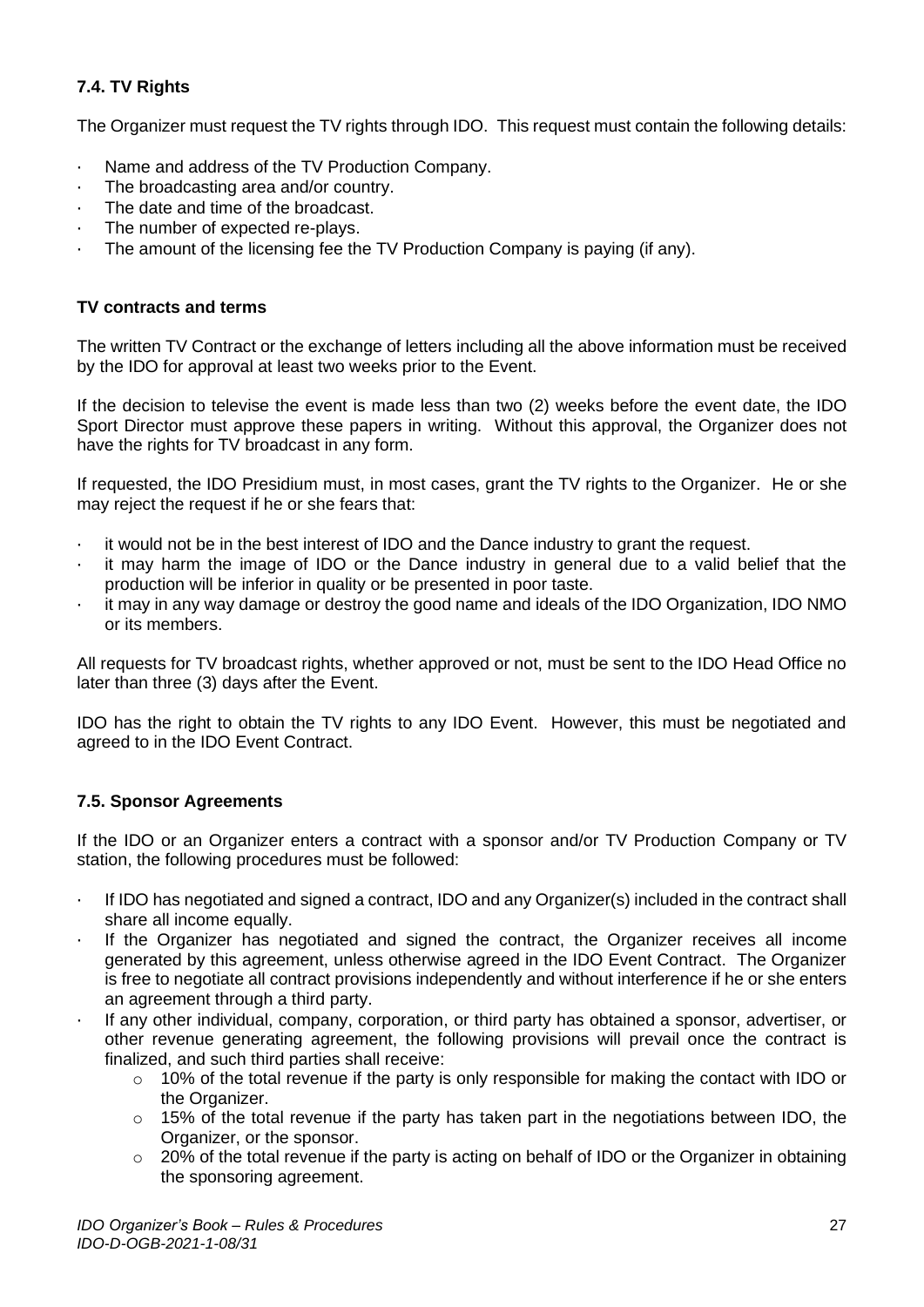National VAT and other taxes, travel expenses, accommodations, meals, and per diem, must be negotiated between all parties in advance and in writing.

The Sponsoring Company or the IDO Head Office must transfer all provisions, according to the signed contracts, to the receiver, no later than two weeks after the start of the agreement if an invoice has been received.

All remaining funds must be divided as is stated in the written agreement.

When the agreement between the sponsor and/or any other partnership is for non-monetary gain (BATA or similar), all parties must agree about the exchange before the contract is signed.

Regardless of who negotiates the contract, the President, the Senior Vice President, and the IDO Sport Director must sign all IDO sponsorship contracts.

All disputes will be resolved by a majority ruling of the full Presidium, minus the IDO Sport Director. However, according to the IDO Statutes, both the Organizer and the Presidium have the right to request a hearing and final decision at the next IDO AGM.

The IDO Sport Director or the IDO President must present all IDO sponsorship contracts and/or cooperation agreements, with or without monetary transactions or BATA, each in their entirety, at the next IDO Annual General Meeting.

The process of making changes to the rules for TV Rights and Sponsoring is further specified in the IDO DanceSport Rules (Book 1 under General Rules and Regulations).

#### <span id="page-28-0"></span>**8. MEDIA AND PROMOTION**

The official language of IDO is English. It should be used during the whole event and in all official texts and promotional materials. All texts and materials may additionally also be published in the Organizer's language.

Communication and promotion must primarily be for the IDO event, especially for IDO World and Continental Championships, rather than for the other events included in the program.

#### <span id="page-28-1"></span>**8.1. Promotional Materials**

#### **IDO Logo**

The logo and full name of the IDO Championship must be placed in the Organizer's website.

The Organizer shall download the IDO logo from the IDO website member area.

The official IDO logo must always be printed on a white background without interference by a different color. It can never be altered, changed, or embellished. The rules stand the same for all kinds of printed and electronic materials: result documents, announcements, advertisements, publicity, program books, etc.

#### **Competition Poster & Other Print Materials**

To promote the IDO event in social media, a poster must be created and sent to the IDO Sport Director. The poster is to be published in the IDO website and in IDO Social Media after being checked by the IDO Sport Director.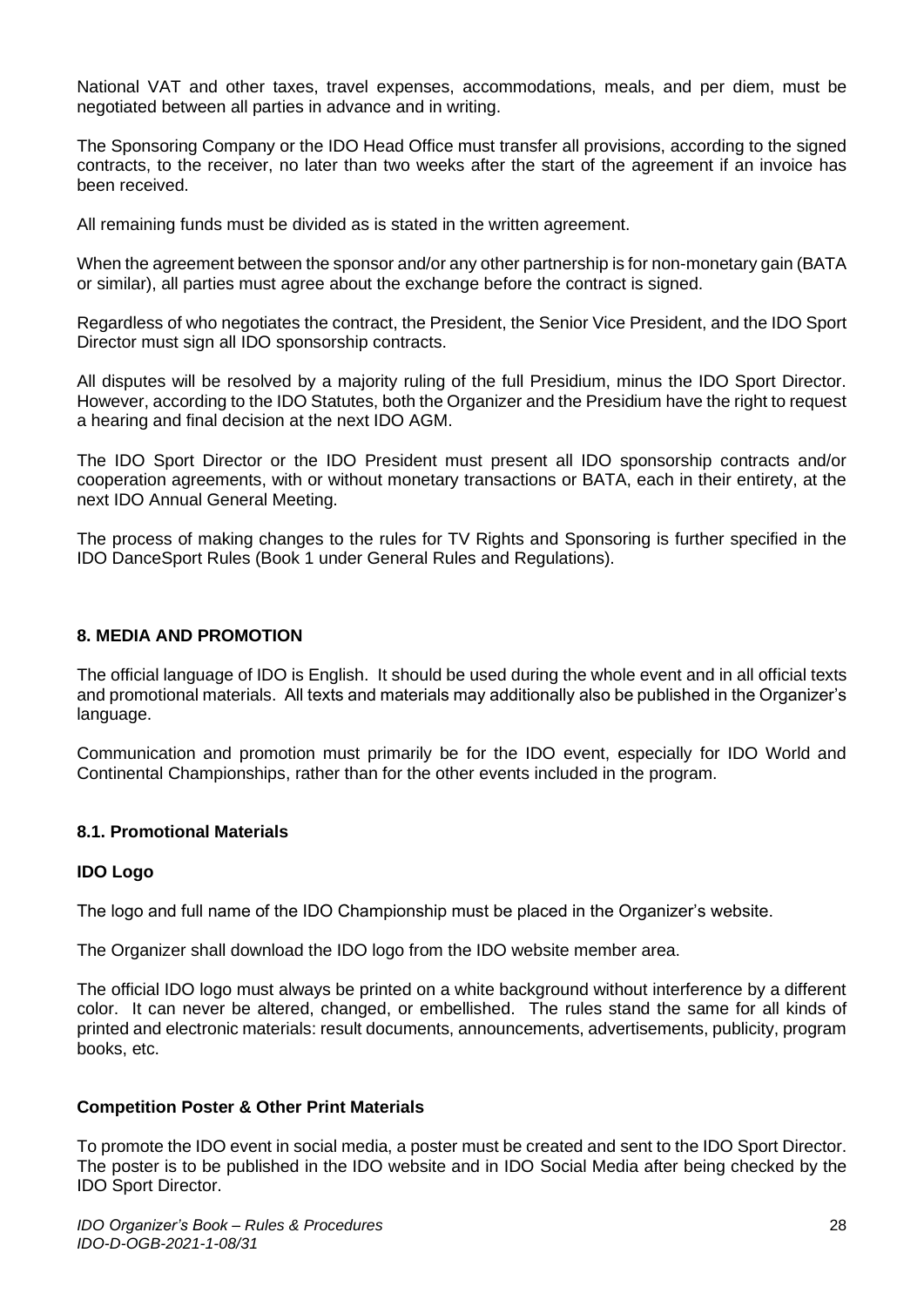It is in the discretion of the Organizer to print and hang posters, send out flyers etc. Posters may also be sold to the participants.

In case the Organizer decides to produce a program/magazine, the IDO logo and the full name of the competition must be clearly visible. It should contain a welcome text by the IDO President. The Organizer should contact the President well ahead of time, so that this material can be prepared.

#### **Competition Photos**

After each competition the IDO website and IDO Social Media will report about the recent event. For this purpose, the Organizer must see to it that the photographer sends

- · to [competitions@ido-dance.com,](mailto:competitions@ido-dance.com) a selection of at least 10 best "action photos" for publication in the IDO News section
- to [socialmedia@ido-dance.com,](mailto:socialmedia@ido-dance.com) the link to the photo gallery for publication in the IDO social media outlets

The Organizer is free to send additional photos of the adjudication panel, the sponsors, him/herself, and the staff to make the article more personal and informative.

#### **Press Releases**

The Organizer shall send copies of all newspaper, magazine, and other publications of the Event to the IDO Head Office.

## <span id="page-29-0"></span>**8.2. Event Media Strategy**

#### **Pre-Event Launch**

- · IDO lists all Events on IDO website under Competitions.
- The Organizer creates a website, Facebook page and other social media outlets dedicated to the IDO Championships or IDO event in the English language.
- · IDO creates a Facebook IDO Event for each competition and begins its social media campaign 12 – 16 weeks prior to the event. The Organizer must share this IDO Event in their social media networks.
- · IDO and the Organizer use hashtags #IDO #IDODance #IDOWorldDance to promote the event on social media.
- · IDO creates a hashtag specific to the event (e.g., #IDOGraz #IDORiesa) to be used by the IDO and the Organizer to promote the event on social media.
- The Organizer may partner with government institutions, businesses, etc. and IDO promotes the event online using the specified # and retweeting.
- IDO uses its consumer database mailing list to promote the event.
- · IDO Press Office emails the consumer mailing list about upcoming IDO events and IDO news at least 16 weeks in advance with calls to action as required. The Organizer promotes the event as per their signed contract with IDO.
- · Organizers should provide IDO Press Office & Social Media Department with write ups, information, images, video links, and any other marketing material. IDO then publishes this on [www.ido](http://www.ido-dance.com/)[dance.com](http://www.ido-dance.com/) and all its social media outlets. The IDO Press Office issues a pre-event press release accordingly.

#### **Day to Day Run Up**